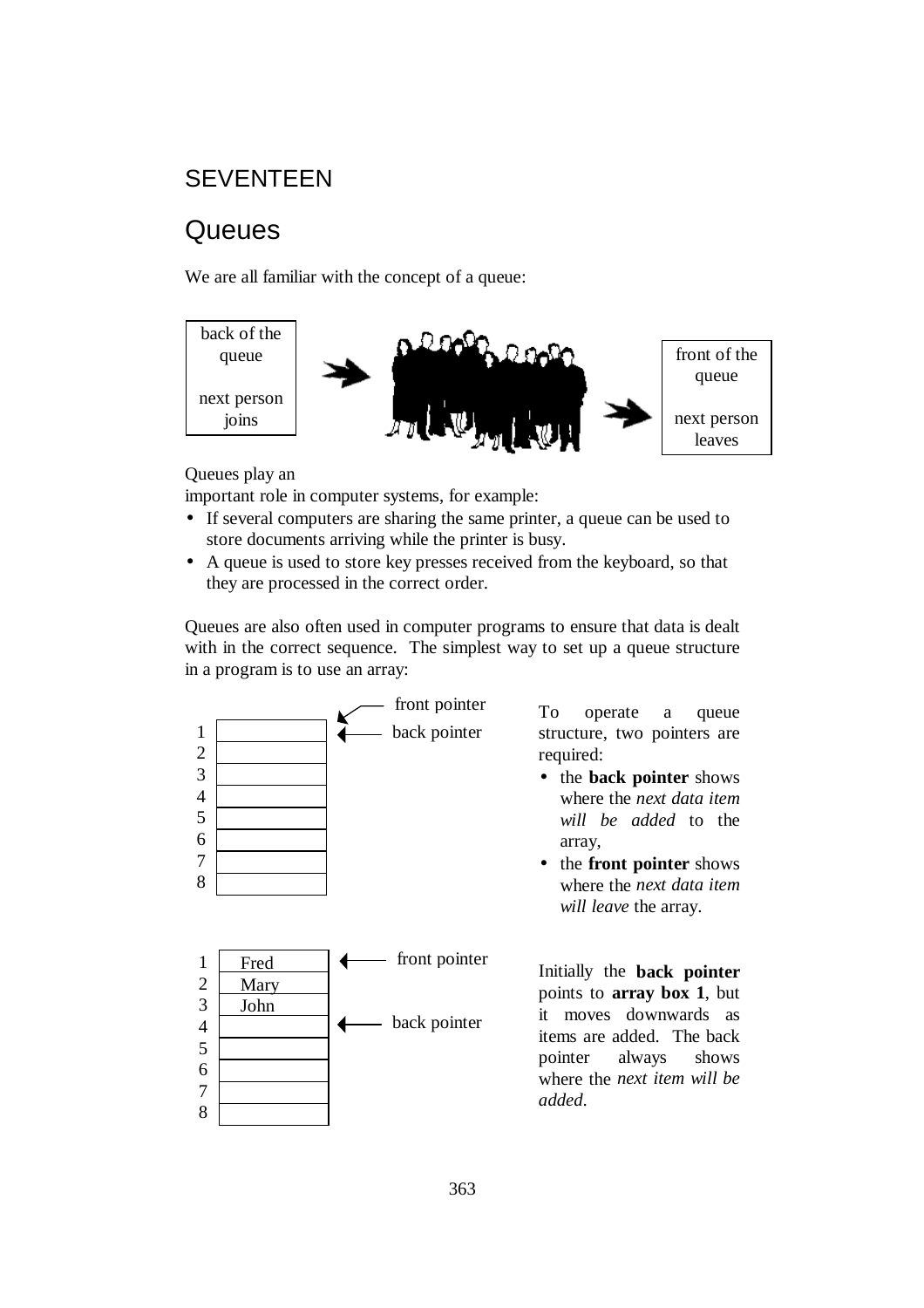

Let's see how this queue structure can operate in a computer program. Set up a new directory QUEUE and save a Delphi project into it. Use the Object Inspector to **maximize** the Form, and drag the form grid to nearly fill the screen.



Add components to the *Form* as shown above: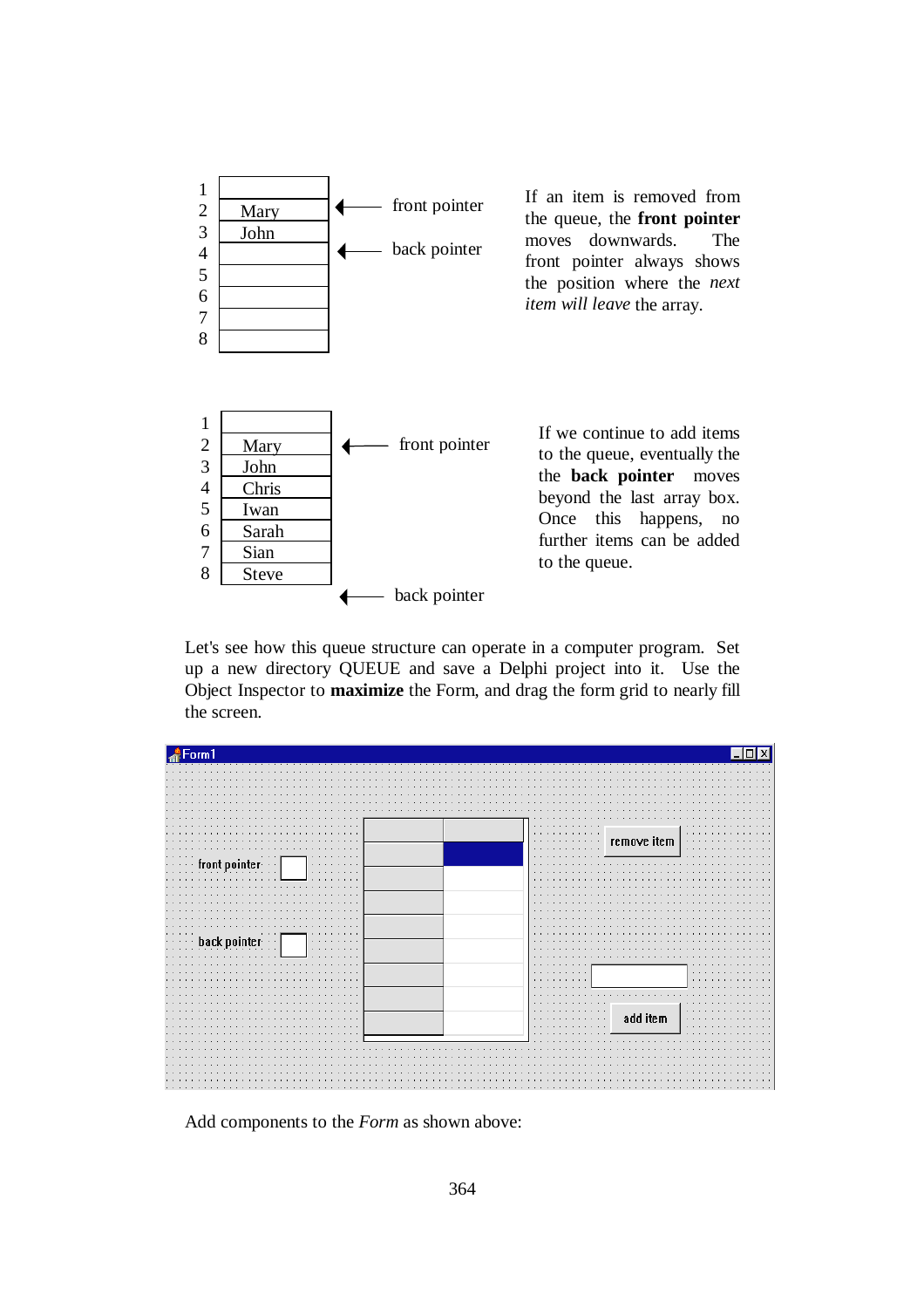- Towards the left of the *Form* put two *Edit boxes,* with *Labels* alongside captioned '**front pointer**' and '**back pointer**'.
- In the centre of the *Form* add a *String Grid*. Set the properties:

| <b>ColCount</b>        |             |
|------------------------|-------------|
| <b>RowCount</b>        | q           |
| <b>DefaultColWidth</b> | 100         |
| <b>ScrollBars</b>      | <b>None</b> |

- Towards the upper right of the *Form* put a *Button* with the caption '**remove item**'
- Towards the lower right of the *Form* put an *Edit Box*, and below it a *Button* with the caption '**add item**'.

Compile and run the program to check that the components are displayed correctly, then return to the Delphi editing screen.

Double-click the Form grid to produce an 'OnCreate' event handler, then add the lines of program:

```
procedure TForm1.FormCreate(Sender: TObject); 
var 
   i:integer; 
begin 
   with stringgrid1 do 
   begin 
     cells[0,0]:='array index'; 
     cells[1,0]:='data'; 
     for i:=1 to 8 do 
     begin 
        cells[0,i]:=inttostr(i); 
       data[i]:='****'; 
        cells[1,i]:=data[i]; 
     end; 
   end; 
   front:=1; 
   back:=1; 
   edit1.text:=inttostr(front); 
   edit2.text:=inttostr(back); 
end;
```
The procedure begins by writing captions for the columns of the string grid:

```
 with stringgrid1 do 
 begin 
    cells[0,0]:='array index'; 
    cells[1,0]:='data';
```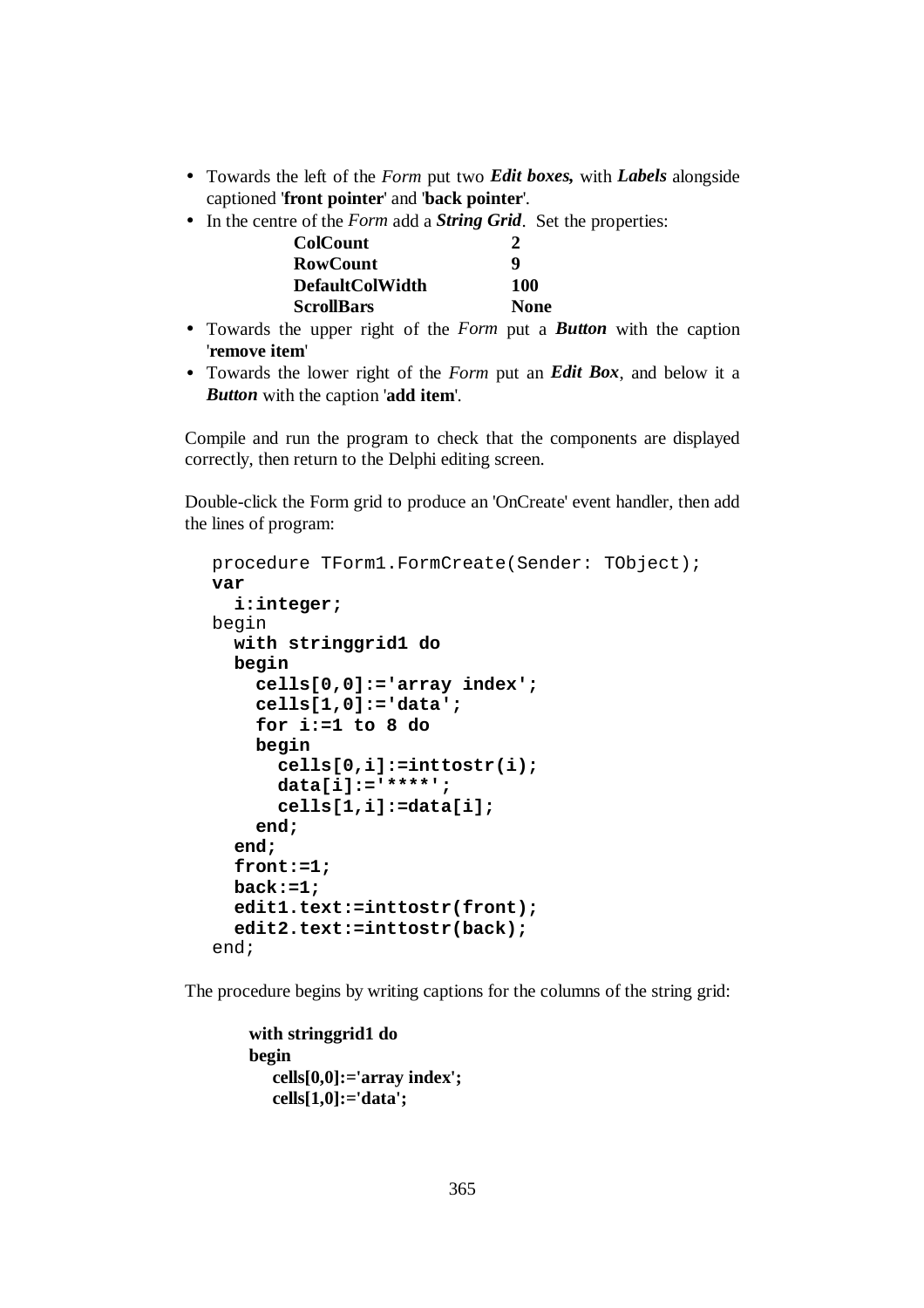The queue is going to be set up using an array of eight memory locations as shown in the diagrams on the previous page. We use a loop to put the entry '**\*\*\*\***' into each of the array boxes to indicate that no data has been entered yet:

```
for i:=1 to 8 do 
     data[i]:='****';
```
### The loop displays these entries in the '**data**' column of the *string grid*: **cells[1,i]:=data[i];**

The front and back pointers for the queue are both intialised to 1. This represents the starting position for an empty queue. The pointer values are then displayed in the *edit boxes* on the form:

```
 front:=1; 
 back:=1; 
 edit1.text:=inttostr(front); 
 edit2.text:=inttostr(back);
```
Go to the public declarations section near the top of Unit1 and add the variables:

```
 { Public declarations } 
   front,back:integer; 
   data:array[1..8] of string;
```
Compile and run the program. Check that the *string grid* is correctly displaying the eight '**\*\*\*\***' values from the empty data array, and that the **front** and **back** pointer positions are both shown as **1**:

| Form1         |   |                |                        | <u>WSGBBBLIER</u> |  |
|---------------|---|----------------|------------------------|-------------------|--|
|               |   |                |                        |                   |  |
|               |   | array index    | data                   | remove item       |  |
|               |   |                | $\left  \right\rangle$ |                   |  |
| front pointer |   | $\overline{c}$ | ****                   |                   |  |
|               |   | 3              | ****                   |                   |  |
|               |   | 4              | ****                   |                   |  |
| back pointer  | ш | 5              | ****                   |                   |  |
|               |   | 6              | ****                   |                   |  |
|               |   | 7              | ****                   |                   |  |
|               |   | 8              | ****                   | add item          |  |
|               |   |                |                        |                   |  |
|               |   |                |                        |                   |  |
|               |   |                |                        |                   |  |

Return to the Delphi editing screen. Double-click the '**add item**' button to create an event handler, then insert the lines: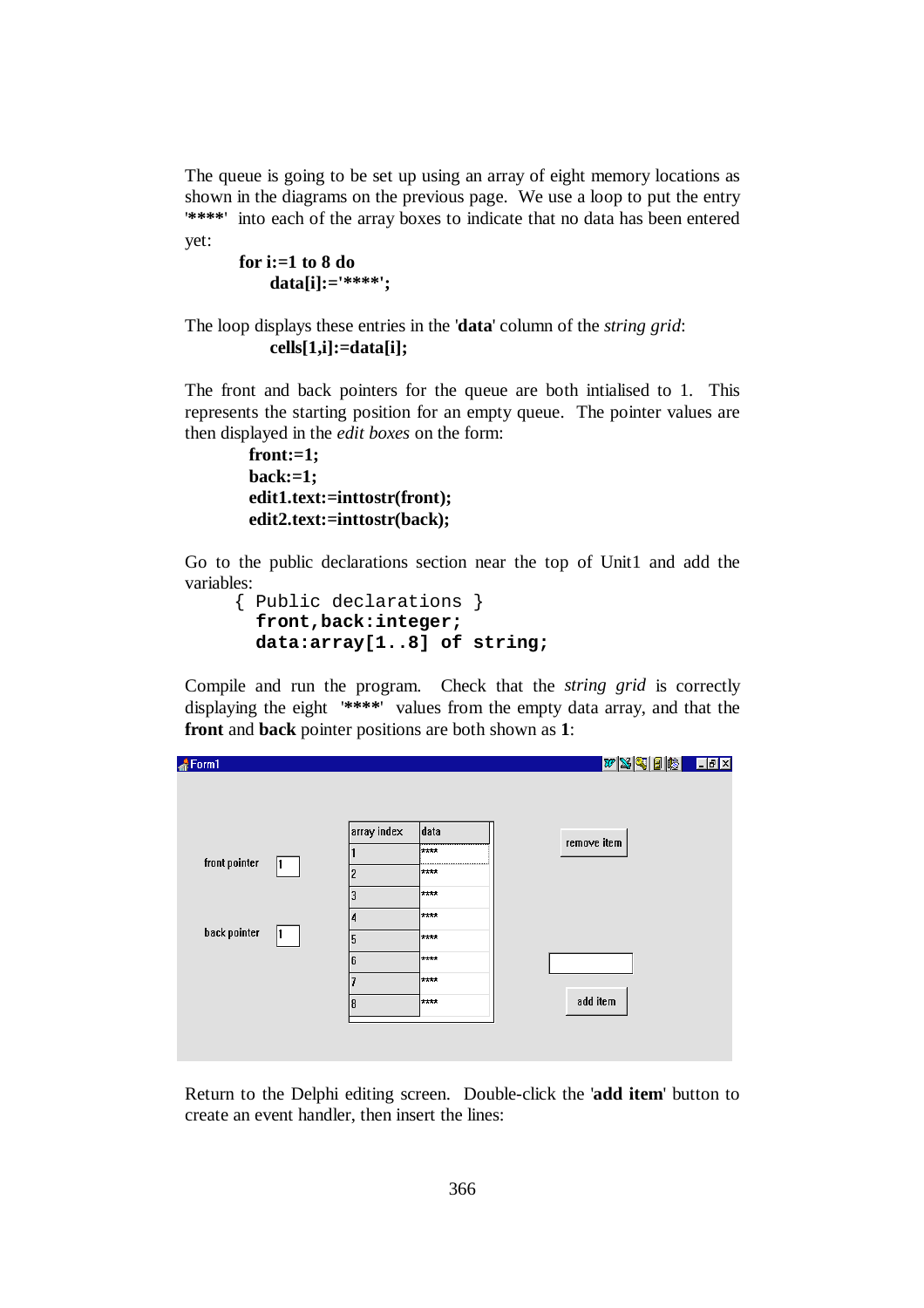```
procedure TForm1.Button2Click(Sender: TObject); 
begin 
   if edit3.text>'' then 
   begin 
     data[back]:=edit3.text; 
     back:=back+1; 
     display; 
     edit3.text:=''; 
     edit3.setfocus; 
   end; 
end;
```
The purpose of this procedure is to add an entry to the data array. We begin with an error trapping line to check that an entry has been typed into the *edit box:* 

### **if edit3.text >' ' then begin**

If valid data is available, this is transferred from the *edit box* to the data array at the position indicated by the **back** pointer. (Remember that new data joins the back of the queue):

 **data[back]:=edit3.text;** 

The **back** pointer is moved down by one position, ready for the next data item to be added:

 **back:=back+1;** 

......

A procedure '**display**' will then update the *string grid* entries to show the new contents of the data array, and the *edit box* entries to show the new pointer values:

 **display;** 

The next step is to write the '**display**' procedure. Go to the bottom of the program and insert the lines:

```
procedure TForm1.display; 
var 
   i:integer; 
begin 
   for i:=1 to 8 do 
     stringgrid1.cells[1,i]:=data[i]; 
   edit1.text:=inttostr(front); 
   edit2.text:=inttostr(back); 
 end;
```
Add '**display**' to the list of procedures near the top of the program:

```
 procedure FormCreate(Sender: TObject); 
 procedure Button2Click(Sender: TObject); 
 procedure display;
```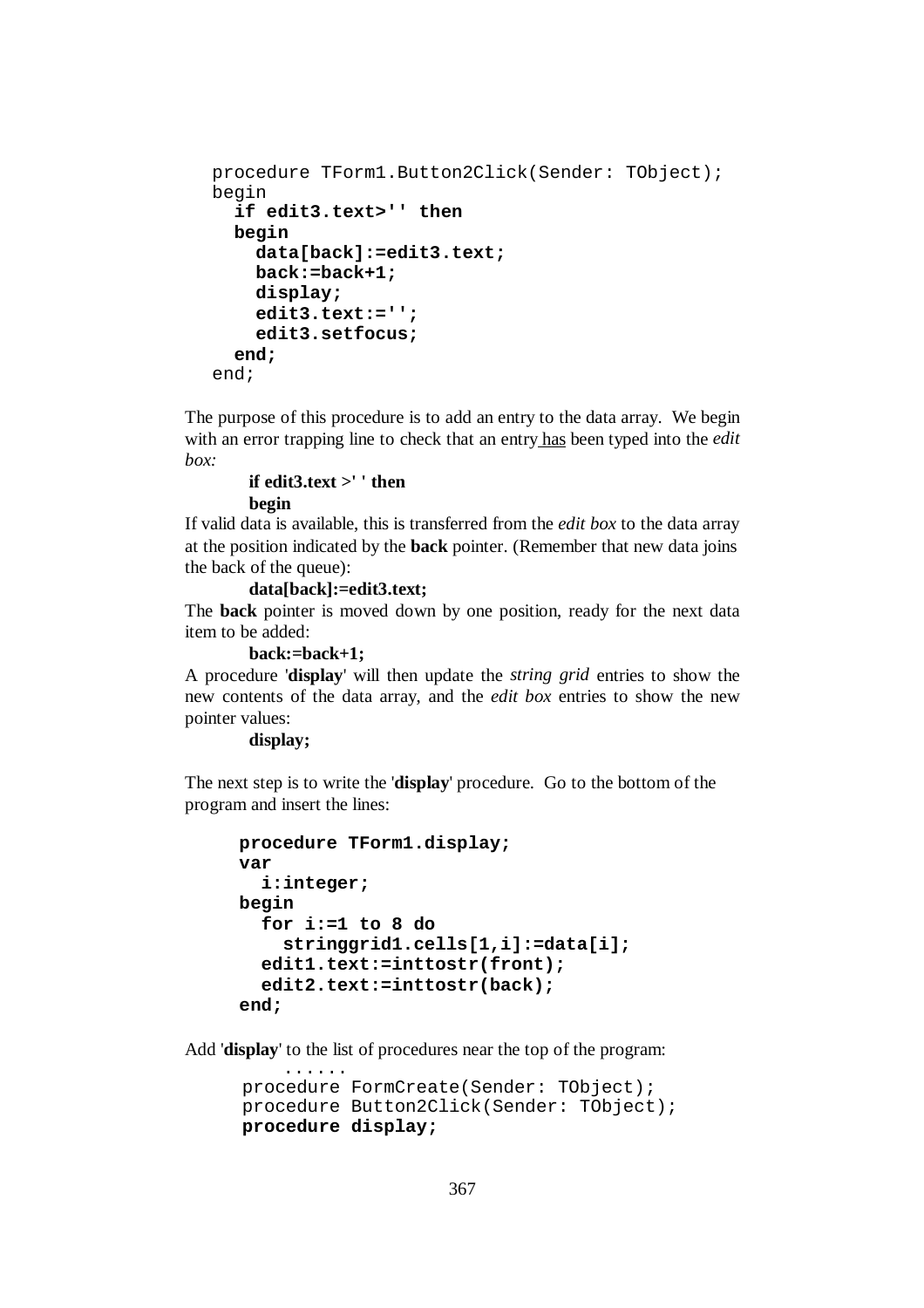Save your program so far, then compile and run it. Enter a series of names by typing in the edit box and clicking the '**add item**' button each time. Each new name should appear in the string grid, and the position of the back pointer should change. Notice that the back pointer always gives the number of the array element where the next name will be added:

| $\frac{4}{10}$ Form1 |          |                |                                                               | $ w \mathbb{S} \mathbb{Q} \mathbb{B} \mathbb{B} $ . | <b>LIEIX</b> |
|----------------------|----------|----------------|---------------------------------------------------------------|-----------------------------------------------------|--------------|
|                      |          |                |                                                               |                                                     |              |
|                      |          | array index    | data                                                          |                                                     |              |
| front pointer        |          |                | Andrew                                                        | remove item                                         |              |
|                      | L        | $\overline{c}$ | <b>Brian</b>                                                  |                                                     |              |
|                      |          | 3              | Charles                                                       |                                                     |              |
|                      |          | 4              | Dafydd                                                        |                                                     |              |
| back pointer         | 10       | 5              | Edward                                                        |                                                     |              |
|                      |          | 6              | Frank                                                         | John                                                |              |
|                      |          | 7              | George                                                        |                                                     |              |
|                      |          | 8              | Henry                                                         | add item                                            |              |
|                      |          |                |                                                               |                                                     |              |
|                      | Project1 |                |                                                               | $\mathbb{X}$                                        |              |
|                      |          |                | General protection fault in module PROJECT1.EXE at 000A:2CF3. |                                                     |              |
|                      |          |                | $\overline{OK}$                                               |                                                     |              |
|                      |          |                |                                                               |                                                     |              |

Eight names can be added successfuly, but problems then occur. There are no memory locations available in the '**data**' array for a nineth or tenth name, and this leads to an error which stops the program from running.

The simplest way of avoiding difficulties is to disable the '**add item**' *button* and *edit box* as soon as the eighth name has been entered. Go to the button click procedure and add the lines:

```
procedure TForm1.Button2Click(Sender: TObject); 
begin 
        ..... 
     edit3.text:=''; 
     edit3.setfocus; 
     if back>8 then 
     begin 
        button2.enabled:=false; 
        edit3.enabled:=false; 
     end; 
   end; 
end;
```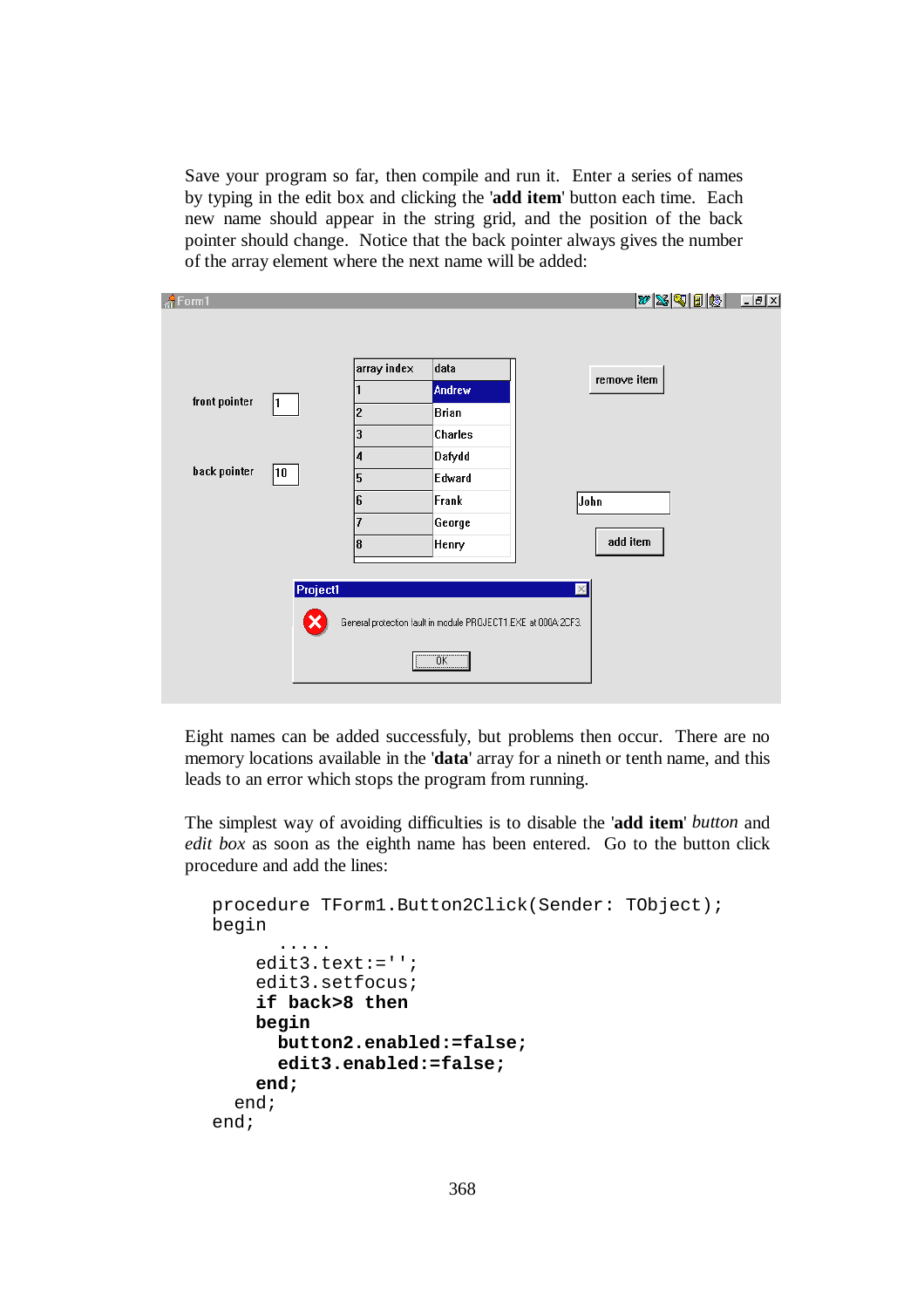Compile and run the program, then re-enter the test data. This time, the '**add item**' button should be *greyed out* as soon as eight names have been entered:



Return to the Delphi editing screen. We can now turn our attention to removing data from the queue. Double-click the '**remove item**' button to produce an event handler, then add the lines:

```
procedure TForm1.Button1Click(Sender: TObject); 
begin 
   data[front]:='****'; 
   front:=front+1; 
   display; 
end;
```
This empties the data array box at the position of the **front** pointer. (Remember that data items leave from the front of the queue.) The front pointer is then moved down one place, ready to mark the position for the next data item to leave the queue.

Compile and run the program. Enter several names, then check that they can be removed by clicking the button. This should work, but it is possible to keep selecting the '**remove item**' option even if the queue is empty. The front pointer keeps increasing, and eventually the an error will occur and the program will stop.

Return to the '**remove item**' button click procedure and add an instruction to disable the button as soon as the queue becomes empty - this occurs when the front pointer has moved to the position of the back pointer: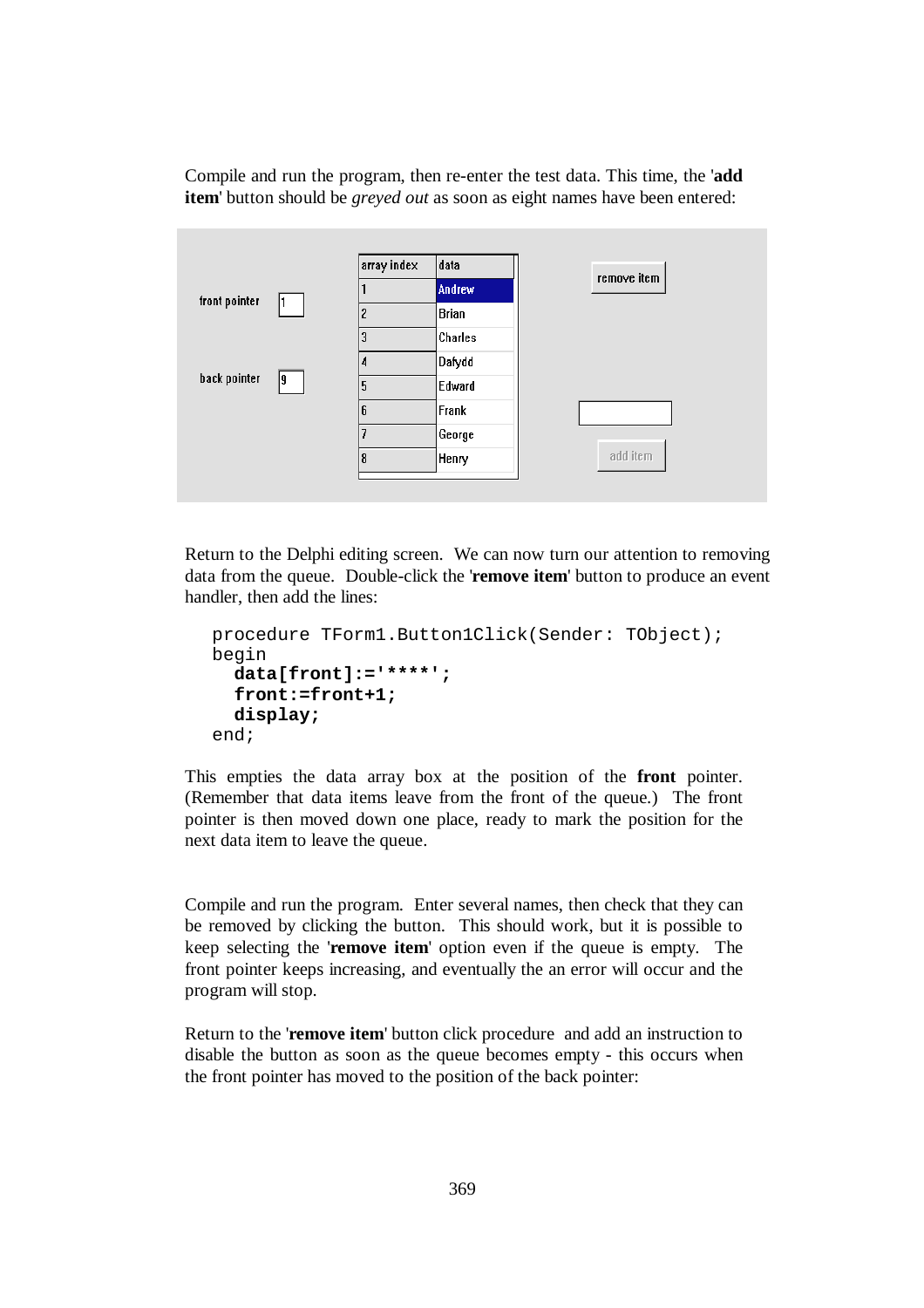```
procedure TForm1.Button1Click(Sender: TObject); 
begin 
   data[front]:='****'; 
   front:=front+1; 
   display; 
   if front=back then 
     button1.enabled:=false; 
end;
```
We must, however, remember to enable the button again if more items are entered. Go to the '**add item**' button click procedure and add a line:

```
procedure TForm1.Button2Click(Sender: TObject); 
begin 
   if edit3.text>'' then 
   begin 
     data[back]:=edit3.text; 
     back:=back+1; 
     button1.enabled:=true;
     display; 
     .......
```
Compile and run the program to check that items can be added and removed correctly, then return to the Delphi editing screen.

## A circular queue

The program works, but we cannot operate the queue for very long before before running out of memory space in the array. As soon as box 8 is reached, no further entries are possible:



A simple way to solve this problem is to reuse the empty memory locations at the start of the array where data items have been deleted: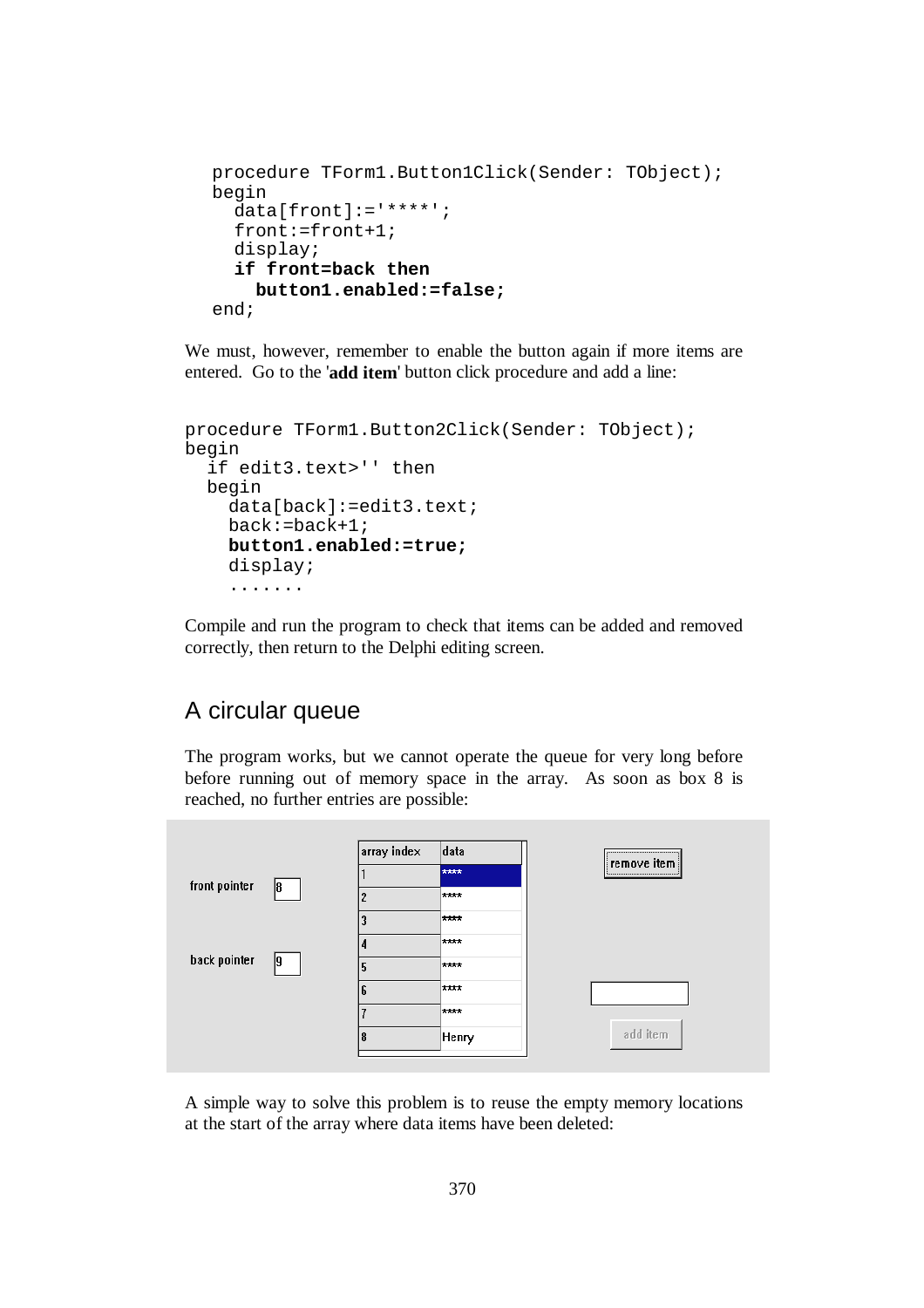

The queue can be treated as a circular data structure. A pointer passing position 8 returns to the start of the array at position 1. This allows the queue to continue indefinitely, provided that the total number of names in the queue at any one time never exceeds the eight array boxes available.

To implement the circular queue, it is necessay to make a few modifications to the program. Go first to the 'add item' button click procedure and add the lines indicated:

```
procedure TForm1.Button2Click(Sender: TObject); 
begin 
   if edit3.text>'' then 
   begin 
     data[back]:=edit3.text; 
     back:=back+1; 
     button1.enabled:=true; 
     if back>8 then 
       back:=1; 
     display; 
     edit3.text:=''; 
     edit3.setfocus; 
     if back=front then
     begin 
       button2.enabled:=false; 
       edit3.enabled:=false; 
     end; 
   end; 
end;
```
The command:

**if back>8 then** 

```
 back:=1;
```
resets the **back** pointer to position 1 when it passes the end of the array.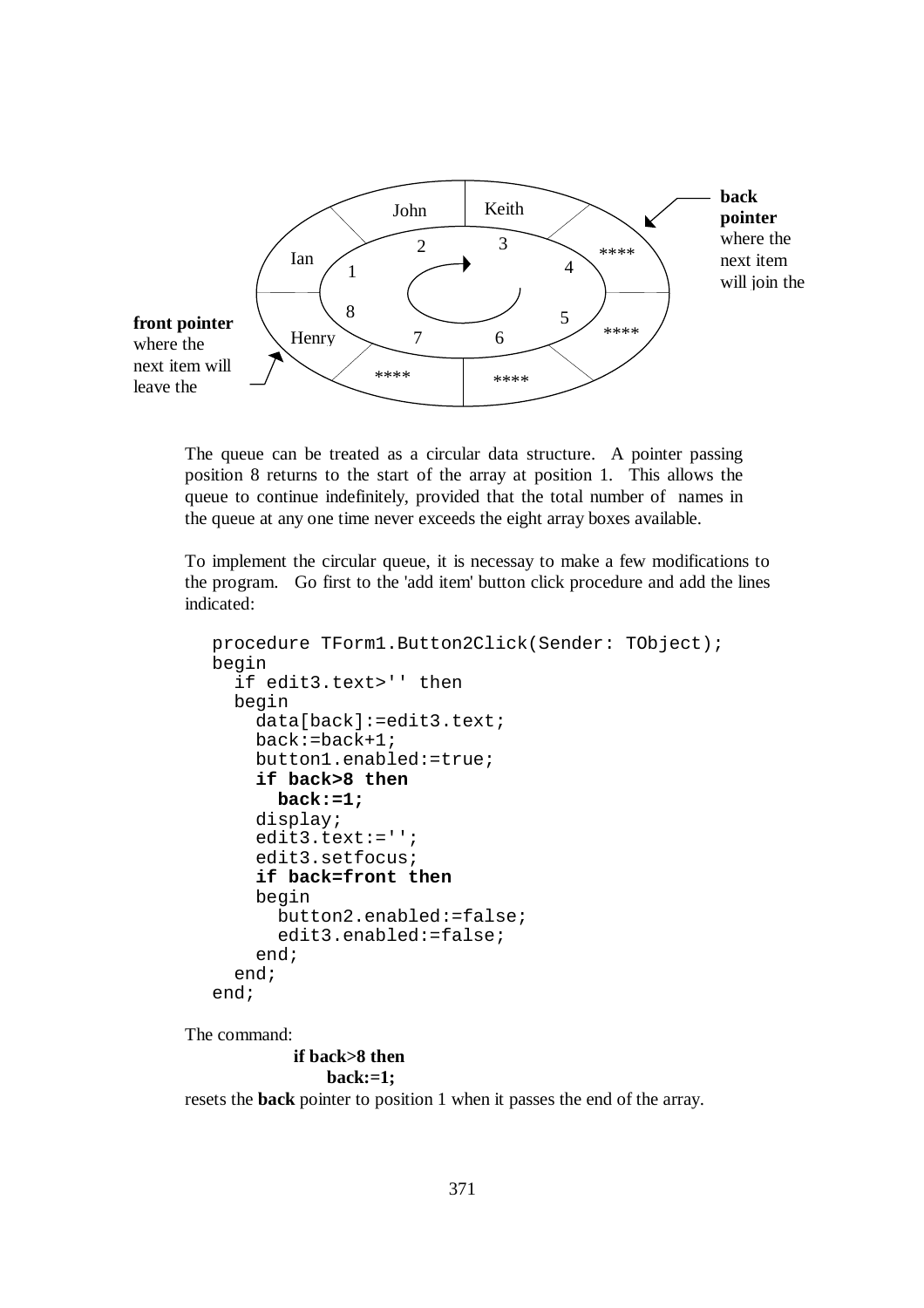```
The section of program: 
          if back=front then
          begin 
              button2.enabled:=false; 
              edit3.enabled:=false; 
          end;
```
disables the **'add item'** button and edit box whenever the queue becomes full.

Note: The **front** and **back** pointers are at the same position in the array whenever the queue is either *full* or *empty*. In this case we know the queue must be *full* because the pointers have become equal as a result of adding an item.

Go now to the '**remove item**' button click procedure and add the lines:

```
procedure TForm1.Button1Click(Sender: TObject); 
begin 
   data[front]:='****'; 
   front:=front+1; 
   button2.enabled:=true; 
   edit3.enabled:=true; 
   if front>8 then 
     front:=1; 
   display; 
   if front=back then 
     button1.enabled:=false; 
end;
```
The lines:

```
 button2.enabled:=true; 
 edit3.enabled:=true;
```
ensure that the '**add item**' *button* and *edit box* are enabled whenever there is an empty space available in the array to accept a data item.

|               |     | array index    | data          | remove item |
|---------------|-----|----------------|---------------|-------------|
| front pointer | 17. |                | <b>Ian</b>    |             |
|               |     | $\overline{2}$ | John          |             |
|               |     | 3              | Keith         |             |
|               |     | д              | $\frac{1}{1}$ |             |
| back pointer  | 14  | 5              | ****          |             |
|               |     | 6              | $\frac{1}{1}$ |             |
|               |     |                | George        |             |
|               |     | 8              | Henry         | add item    |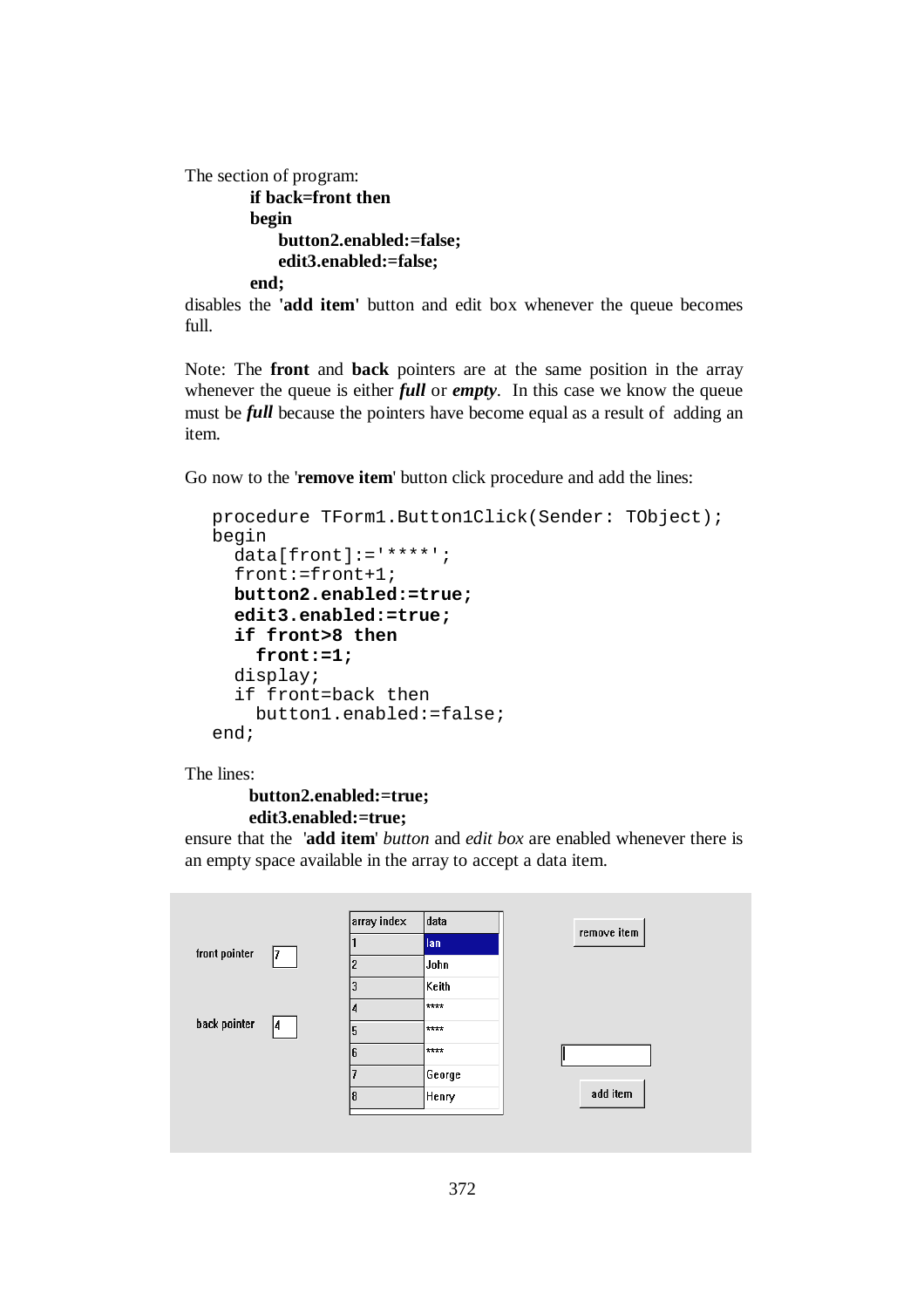Compile and run the program. It should now be possible to add and delete names from the queue, with the pointers operating in a circular structure as in the diagram above.

Our next project illustrates how a queue structure can be incorporated into a data processing program:



A busy airport is being expanded by the addition of extra facilities. The plan is to be able to accept one aircraft landing per minute at peak capacity. The air traffic controllers are concerned to ensure that the increased traffic in the airspace around the airport will not jepordise the safety of aircraft waiting to land, and they have asked for a simulation of the aircraft arrivals to be carried out.

The simulation will be based on two input values, **arrivals frequency**  and **landing probability**:

- The **arrivals frequency** is the number of aircraft arriving in the airspace around the airport each hour.
- In ideal conditions, one aircraft can land each minute. However, there are times when a runway cannot be used because a previous aircraft is not yet clear or the runway surface is being checked by mainteneance crews. The **landing probability** is the percentage chance that a runway is clear and available for an aircraft to land during a particular minute.

At present the airport has a single runway and the landing probability is **50%**. If a second runway is built, it is expected that the landing probability will increase to **80%**.

A program is required which will input the *arrivals frequency* and *landing probaility*, then simulate three hours of operation of the airport.

The air traffic control authority has specified that the time any aircraft has to wait to land must not exceed 30 minutes. Use the program to find the maximum number of aircraft which can use the airport per hour with the current single runway, and how many per hour could be handled if the second runway is built.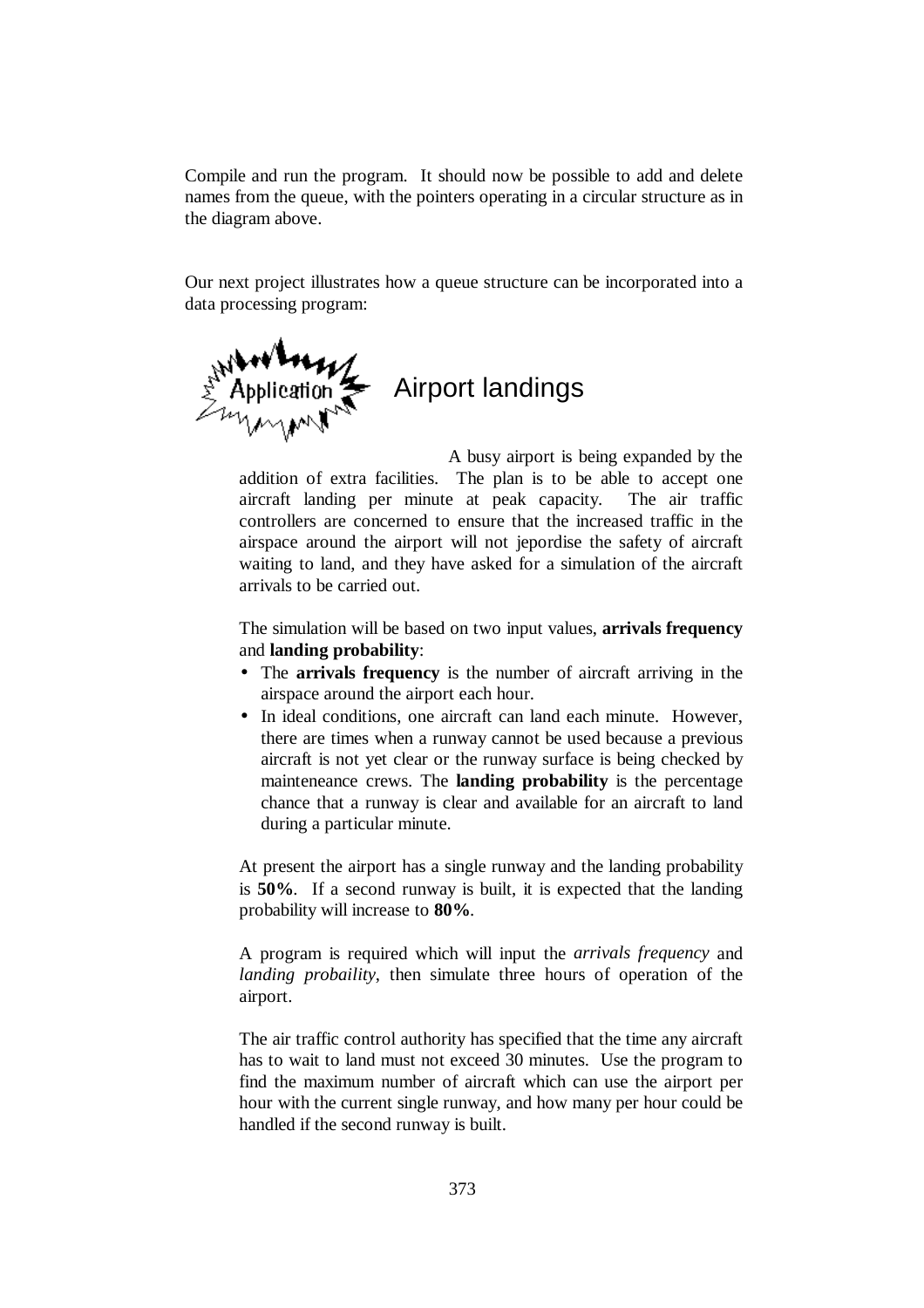To begin the simulation program, set up a new directory LANDING and save a Delphi project into it. Use the Object Inspector to **maximize** the Form, and drag the form grid to nearly fill the screen.

| Form1        |                                                                  |
|--------------|------------------------------------------------------------------|
|              |                                                                  |
|              |                                                                  |
|              |                                                                  |
|              |                                                                  |
|              |                                                                  |
|              |                                                                  |
| $\sim$       |                                                                  |
| 100.00       |                                                                  |
|              |                                                                  |
|              |                                                                  |
|              |                                                                  |
|              |                                                                  |
|              |                                                                  |
|              | Aircraft arriving<br>$\cdot$                                     |
|              |                                                                  |
|              | .                                                                |
|              | $\cdot$<br>٠.                                                    |
|              | per hou<br>$\bullet$                                             |
|              |                                                                  |
|              |                                                                  |
|              |                                                                  |
|              |                                                                  |
|              |                                                                  |
| $\mathbf{r}$ | <b>Landing probability</b>                                       |
|              |                                                                  |
|              |                                                                  |
|              | $\cdot$ %<br>$\cdots$                                            |
|              | $\sim$<br>٠<br>$\rightarrow$                                     |
|              |                                                                  |
|              |                                                                  |
|              |                                                                  |
|              |                                                                  |
|              |                                                                  |
|              |                                                                  |
|              | $\cdots$                                                         |
|              | $\cdots$<br>$\cdots$                                             |
|              | $\sim$<br>run simulation<br>$\sim$ $\sim$ $\sim$<br>$\mathbf{r}$ |
| 1.1.1        | $\cdots$<br>$\cdots$                                             |
|              |                                                                  |
|              |                                                                  |
|              |                                                                  |
|              |                                                                  |
| $\sim$       |                                                                  |
|              |                                                                  |
|              |                                                                  |
|              |                                                                  |
|              |                                                                  |
|              |                                                                  |

Add components to the *Form* as shown above:

- On the left of the *Form* put a *List Box*.
- To the right put an *Edit Box* and the *Labels:* '**Aircraft arriving**' and '**per hour**'.
- Below this put another *Edit Box* and the *Labels:* '**Landing probability**' and '**%**'.
- Complete the Form by adding a *Button* with the caption '**run simulation**'.

Double-click the 'Aircraft arriving' *Edit Box* to produce an event handler, then add the lines:

```
procedure TForm1.Edit1Change(Sender: TObject); 
begin 
   if edit1.text='' then 
     freq:=0 
   else 
     freq:=strtoint(edit1.text); 
end;
```
Double-click the 'landing probability' Edit Box and set up a similar event handler: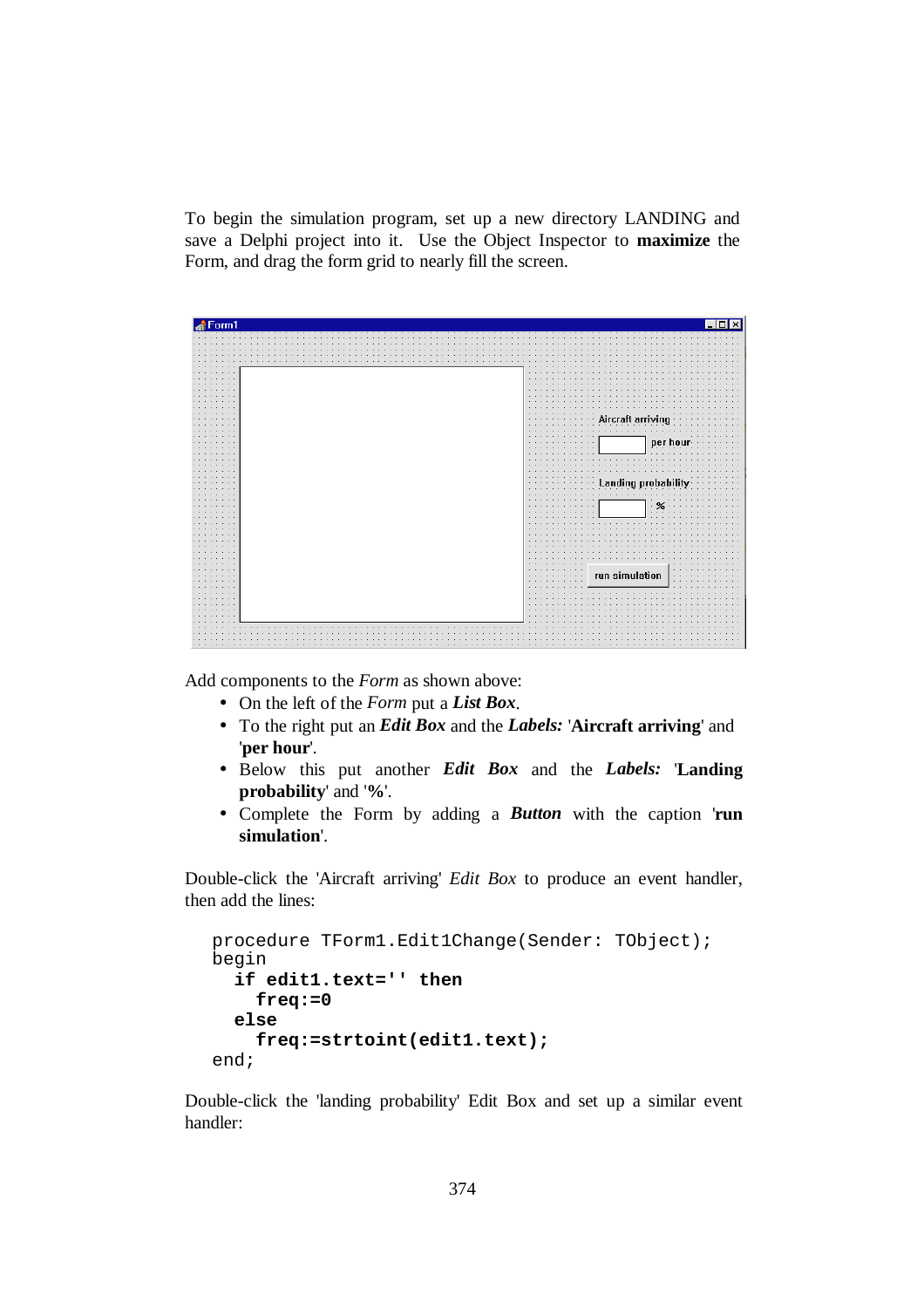```
procedure TForm1.Edit2Change(Sender: TObject); 
begin 
   if edit2.text='' then 
     prob:=0 
   else 
     prob:=strtoint(edit2.text); 
end;
```
Add the variables '**freq**' and '**prob**' to the Public declarations section:

```
 public 
   { Public declarations } 
   freq,prob:integer; 
 end;
```
Compile and run the program. Check that the 'Aircraft arriving' and 'Landing probability' *Edit Boxes* are error trapped to accept integer numbers, then return to the Delphi editing screen.

Go to the Public declarations section of *Form1* and add an array:

```
 { Public declarations } 
 freq,prob:integer; 
 arrive:array[1..180] of integer;
```
This array has 180 memory locations which will be used to represent the 180 minutes of the simulation period. We can arrange to put numbers in each array box to show the number of aircraft arriving above the airport in any particular minute, for example:

ARRIVE array



In this case:

- 1 aircraft arrives in minute 1
- 2 aircraft arrive in minute 2
- no aircraft arrive in minute 3, etc....

Before the simulation runs we will know the **arrival frequency** for the aircraft. Supposing that we choose a value of *50 aircraft per hour*. This will mean that:

• 50 aircraft arrive between minute 1 and minute 60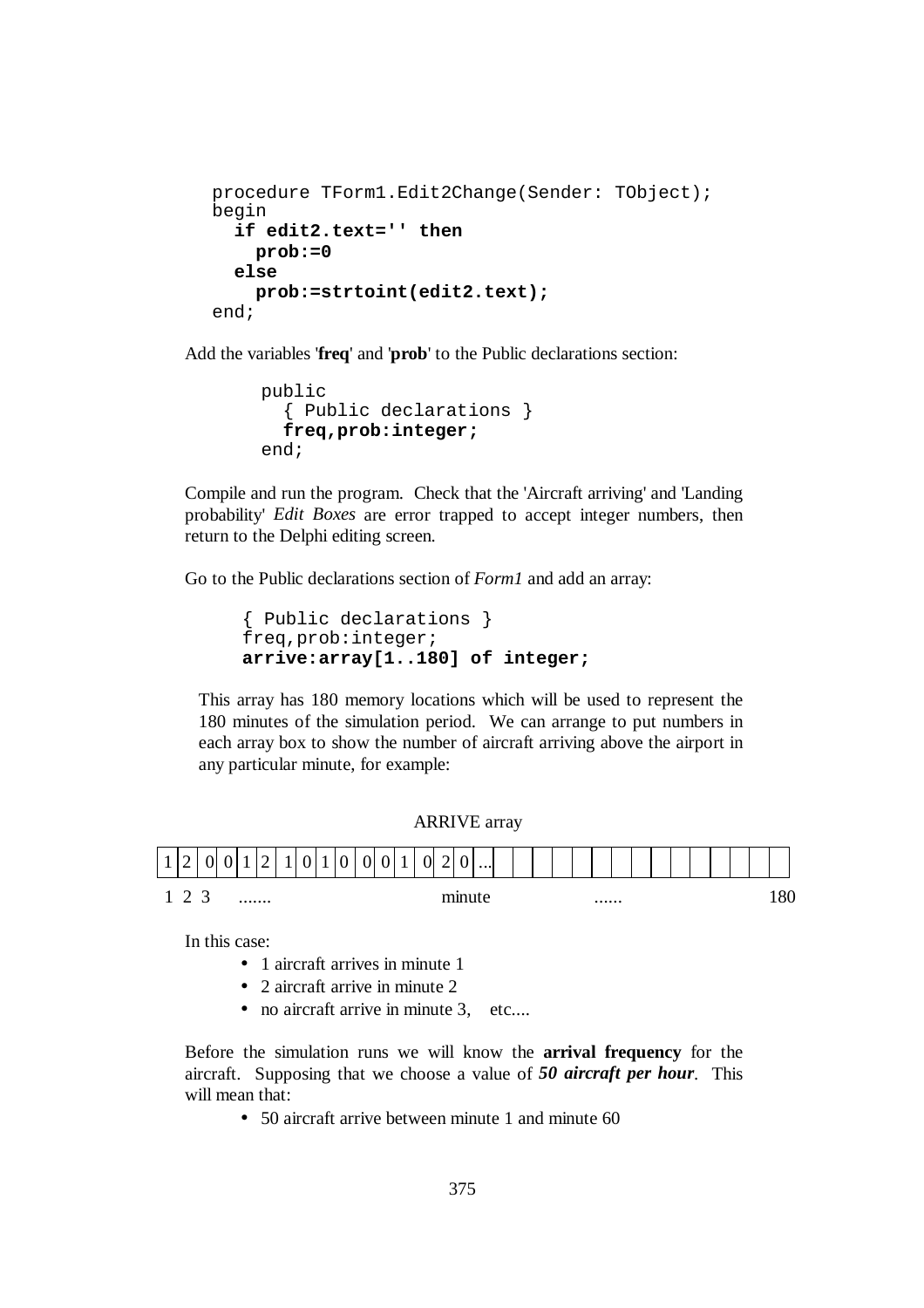• 50 more aircraft arrive between minute 61 and 120, etc...

Within each hour, however, we will assume that the arrivals which add up to these totals are randomly distributed - arrival times cannot be planned precisely due to wind speeds and other factors affecting the flights. An algorithm for setting up the ARRIVE array is therefore:

- 1. LOOP for minute from 1 to 180
- 2. Set the arrivals for that minute to zero
- 3. END LOOP
- 4. Initialise the random number generator

| 6. | LOOP for each of the aircraft arriving that hour |
|----|--------------------------------------------------|
| 7. | Get a random number to choose a minute during    |
|    | the hour when this aircraft will arrive          |
| 8. | Add 1 aircraft to the number arriving in the     |
|    | chosen minute                                    |
| 9. | END LOOP                                         |

Go to the end of the program and add a procedure '**arrivals**' to implement this algorithm:

```
procedure TForm1.arrivals; 
var 
   i,n,hour,minute:integer; 
begin 
   for i:=1 to 180 do 
     arrive[i]:=0; 
   randomize; 
   for hour:=0 to 2 do 
   begin 
     for i:=1 to freq do 
     begin 
       n:=random(60)+1; 
       minute:=(hour*60)+n; 
       arrive[minute]:=arrive[minute]+1; 
     end; 
   end; 
end;
```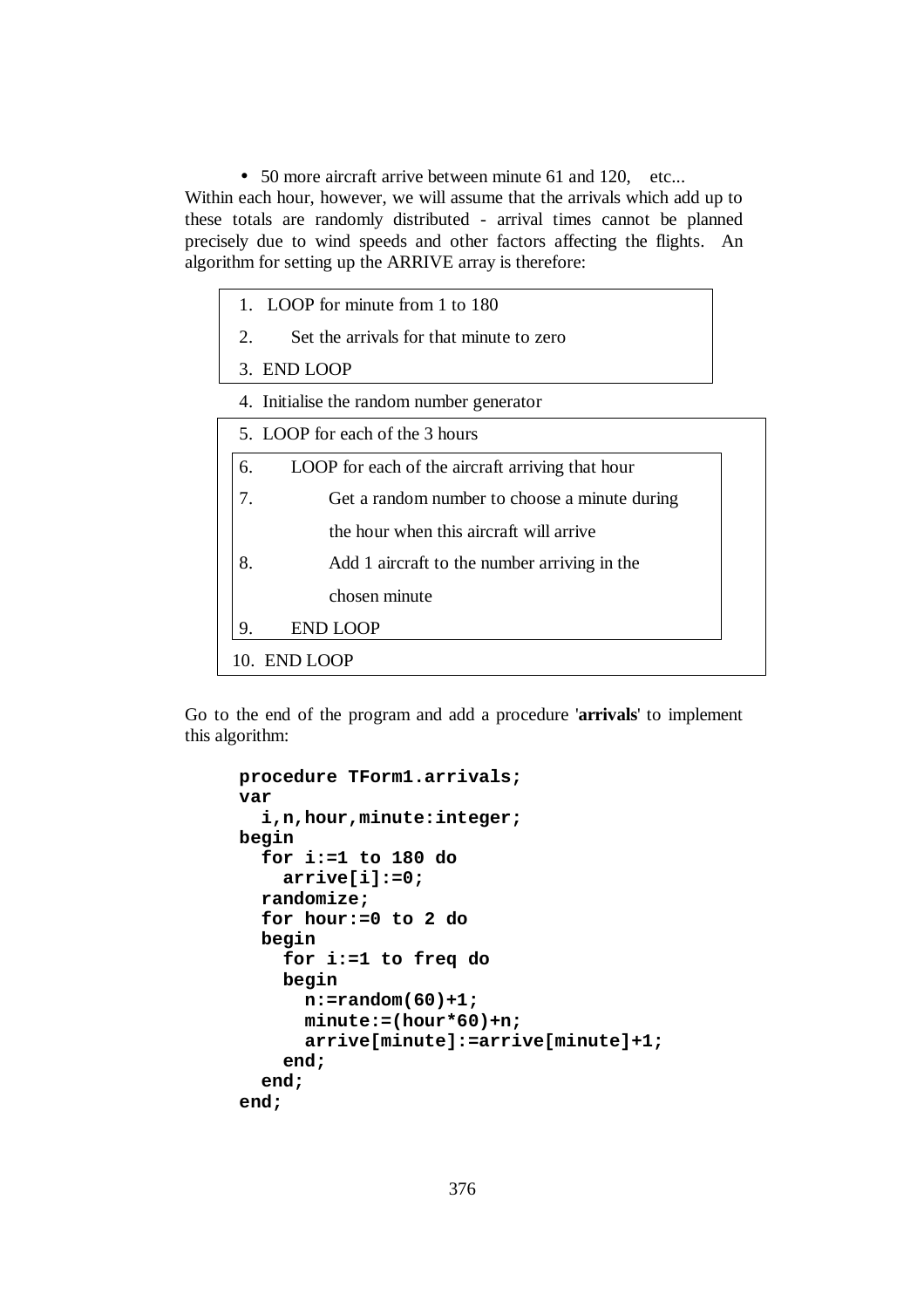Add '**arrivals**' to the list of procedures at the top of the Unit 1:

```
type 
  TForm1 = class(TForm) 
 .... 
    procedure Edit2Change(Sender: TObject); 
    procedure arrivals;
```
Double-click the '**run simulation**' button to create an event handler and add the lines of program:

```
procedure TForm1.Button1Click(Sender: TObject); 
var 
   minute:integer; 
begin 
   arrivals; 
   listbox1.clear; 
   for minute:=1 to 180 do 
   begin 
     display(minute); 
   end; 
end;
```
This begins by calling the '**arrivals**' procedure to set up the arrival times for aircraft during the simulation. We then begin a loop which will repeat for each of the 180 minutes of the simulation period. Each time around the loop we will call another procedure '**display**' to give current information about aircraft arriving, landing or waiting to land. This will allow us to monitor what is happening at the airport.

Go to the end of the program and add the '**display**' procedure:

```
procedure TForm1.display(minute:integer); 
var 
   textline:string; 
begin 
   textline:='Minute '+inttostr(minute); 
   listbox1.items.add(textline); 
   textline:='Aircraft arriving: '+ 
                        inttostr(arrive[minute]); 
   listbox1.items.add(textline); 
   listbox1.items.add(''); 
end;
```
Also add '**display**' to the procedure list at the top of Unit 1:

```
 TForm1 = class(TForm) 
          ....... 
    procedure arrivals;
```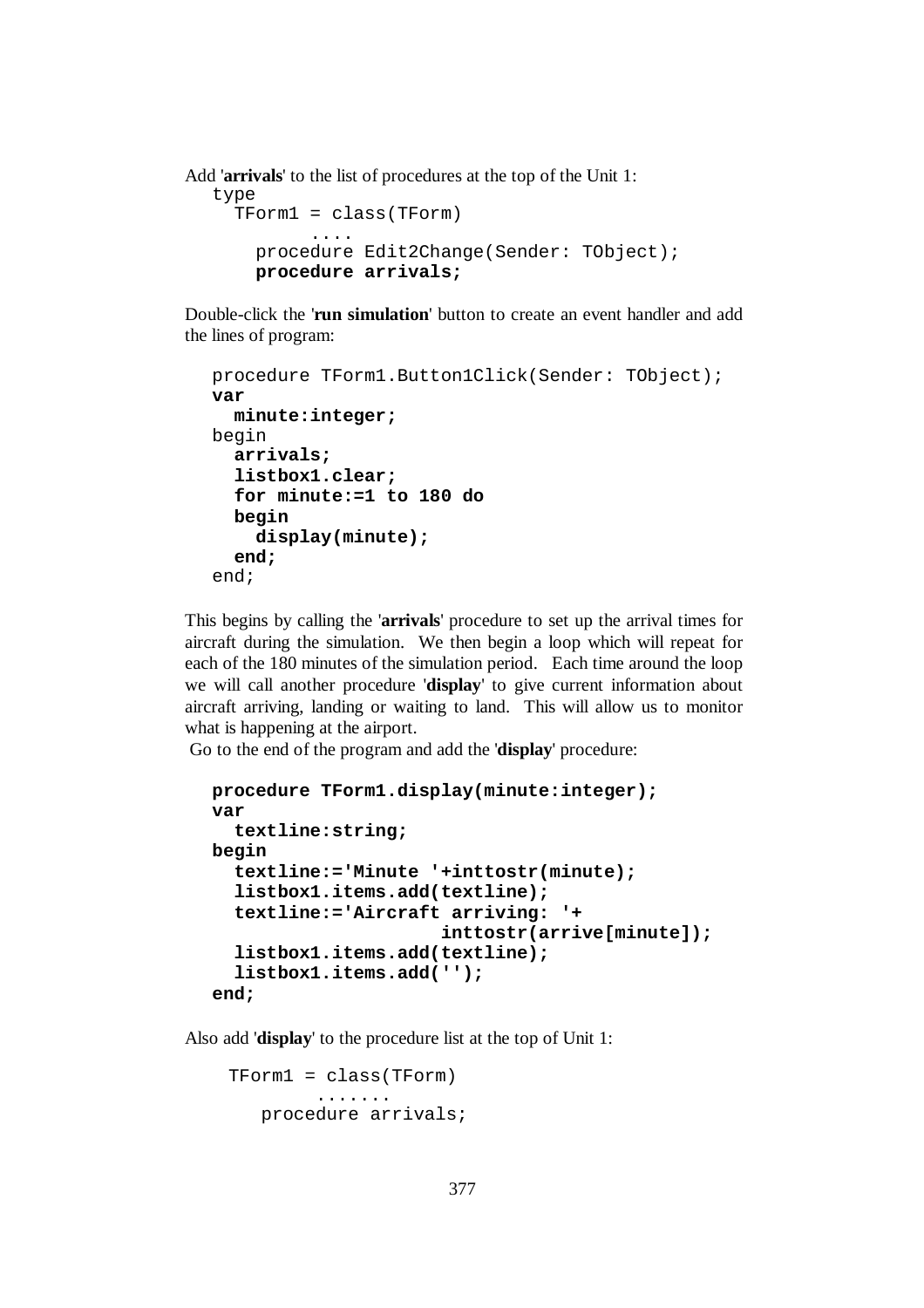#### **procedure display(minute:integer);**

Compile and run the program. Enter an **arrival frequency** of **50** aircraft per hour, and a **landing probability** of **50%**, then press the '**run simulation**' button. The numbers of the minutes from 1 to 180 should be displayed in the *List Box*, along with the numbers of aircraft arriving during the minute:



You might check that the total numbers of aircraft arriving during the first hour (minutes 1 - 60) add up to the arrival frequency of 50 which we specified. Try different arrival frequencies, then return to the Delphi editing screen.

The next step is to use a random number to decide whether the runway is clear for landings. Go to the '**run simulation**' button click procedure and add the lines:

```
procedure TForm1.Button1Click(Sender: TObject); 
var 
   n,minute:integer; 
begin 
   arrivals; 
   listbox1.clear; 
   for minute:=1 to 180 do 
   begin 
     n:=random(100); 
     if n<=prob then 
        runwayclear:=true 
     else 
        runwayclear:=false; 
   display(minute);
```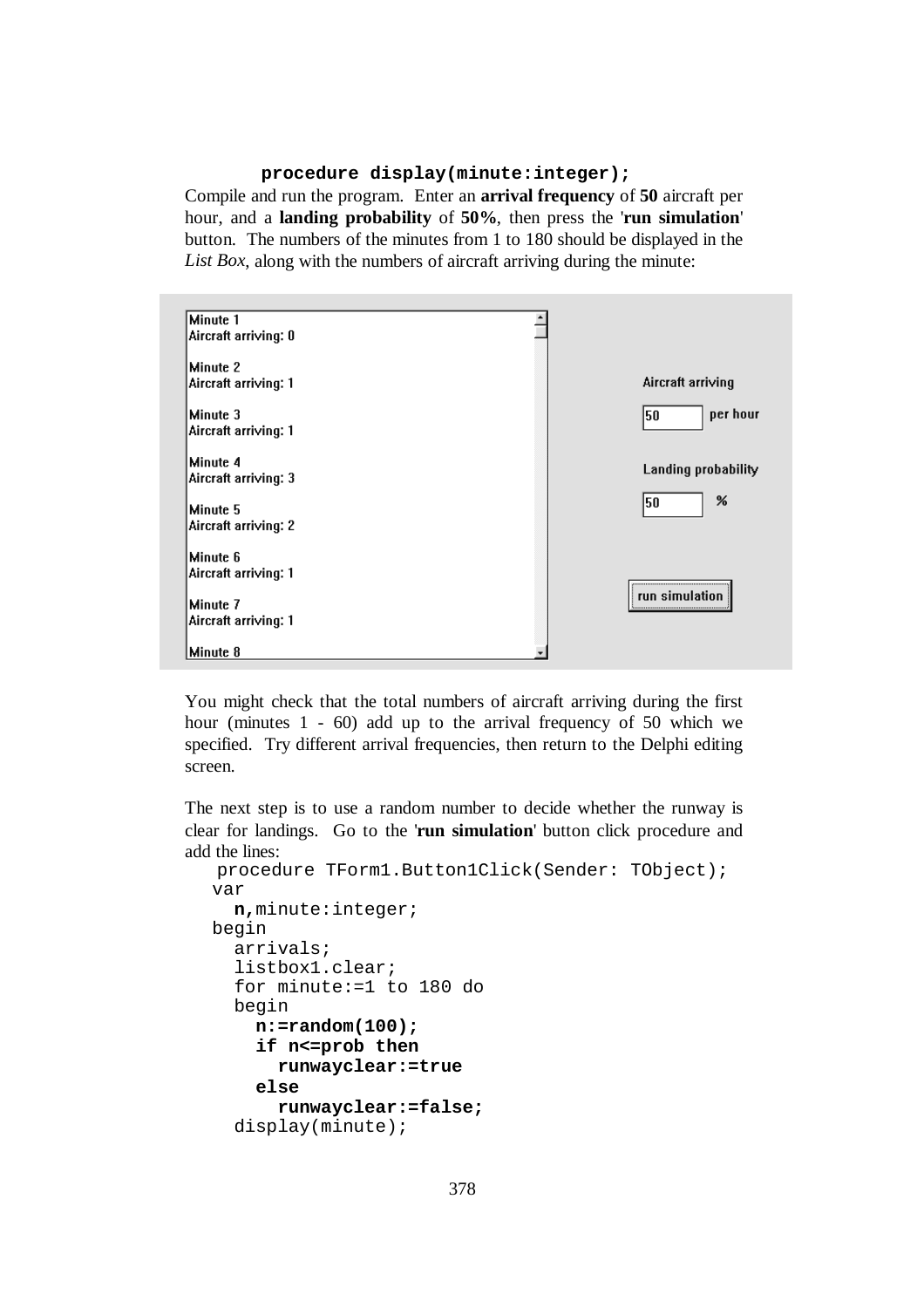This makes use of a number line technique. We obtain a random number in the range 0-99, then compare this to the **percentage probability** for the runway being clear. Suppose the probability is 75%, this would mean that a landing is possible if the random number is below 75, but the runway is not available if the number is 75 or more:

.....

|                               | landing | probability          |  |
|-------------------------------|---------|----------------------|--|
|                               |         |                      |  |
|                               |         |                      |  |
|                               |         |                      |  |
| runway available for landings |         | runway not available |  |

Add '**runwayclear**' to the list of variables under the Public declarations heading:

```
 public 
   { Public declarations } 
   freq,prob:integer; 
   runwayclear:boolean;
```
We also need to include a message about the runway in the '**display**' procedure. Insert the lines:

```
procedure TForm1.display(minute:integer); 
var 
   textline:string; 
begin 
   textline:='Minute '+inttostr(minute); 
   listbox1.items.add(textline); 
   textline:='Aircraft arriving: '+ 
                        inttostr(arrive[minute]); 
   listbox1.items.add(textline); 
   if runwayclear then 
      listbox1.items.add 
                      ('Runway clear for landing') 
   else 
      listbox1.items.add('Runway not available'); 
   listbox1.items.add(''); 
end;
```
Compile and run the program. A message about the state of the runway should be shown for each minute. Return to the Delphi editing screen when you have tested this.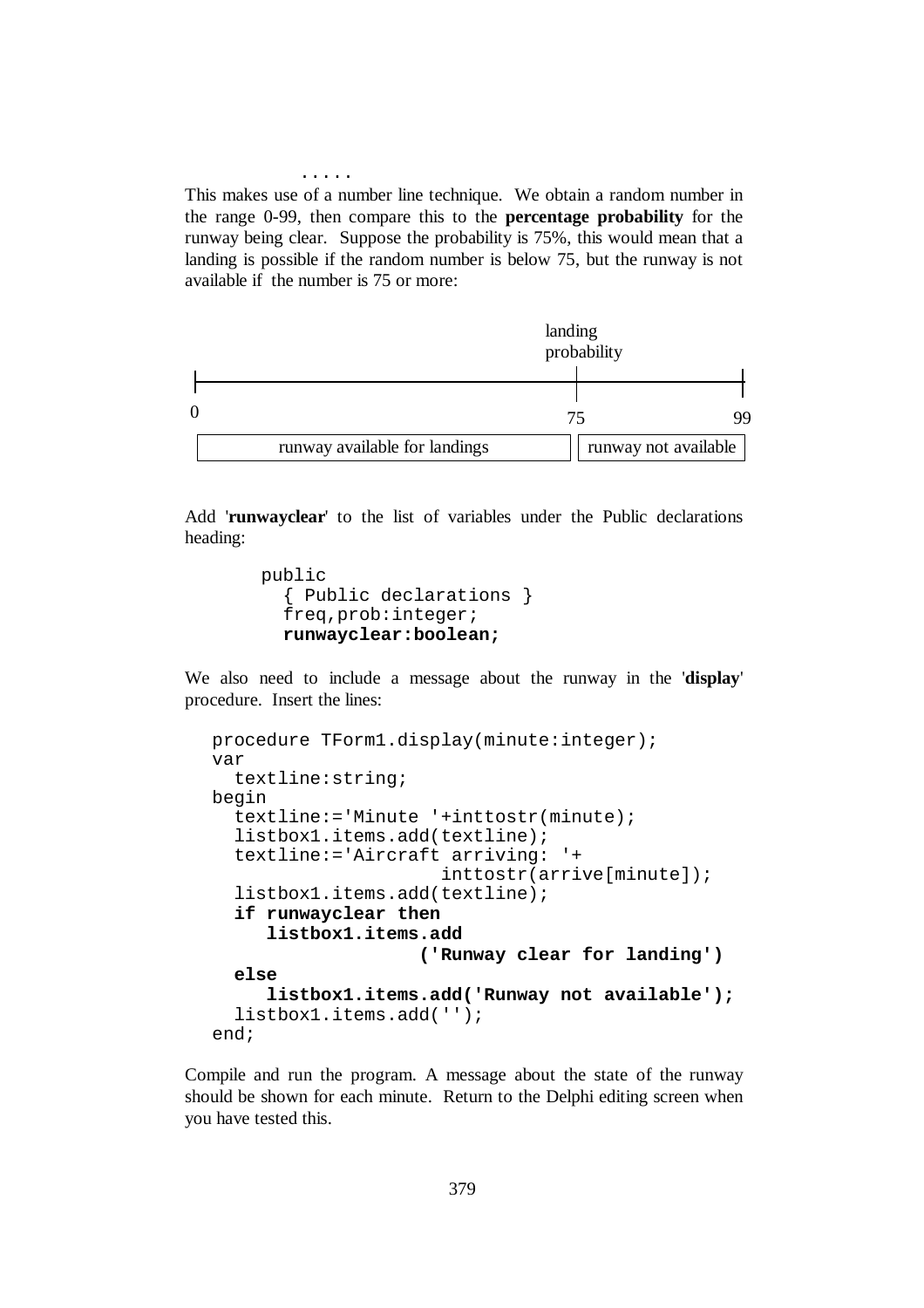

We are now ready to tackle the main objective of the simulation - to find the amount of time that aircraft have to wait above the airport before being able to land. This will require a queue structure to record the arrival time of each aircraft.

To see how the queue will work, consider the following sequence of events:

| minute 8  | 2 aircraft arrive                    |
|-----------|--------------------------------------|
| minute 9  | 1 aircraft arrives                   |
| minute 10 | 2 aircraft arrive                    |
|           | cond cools quirrel by ontain a those |

We record each arrival by entering the **minute number** in the queue:



New arrivals are entered at the position of the **back pointer**, then the pointer moves forward one space.

Suppose that it is now minute 11. The runway is clear, so one of the aircraft which arrived in minute 8 can land. This is removed from the queue and the **front pointer** is moved forward on place:

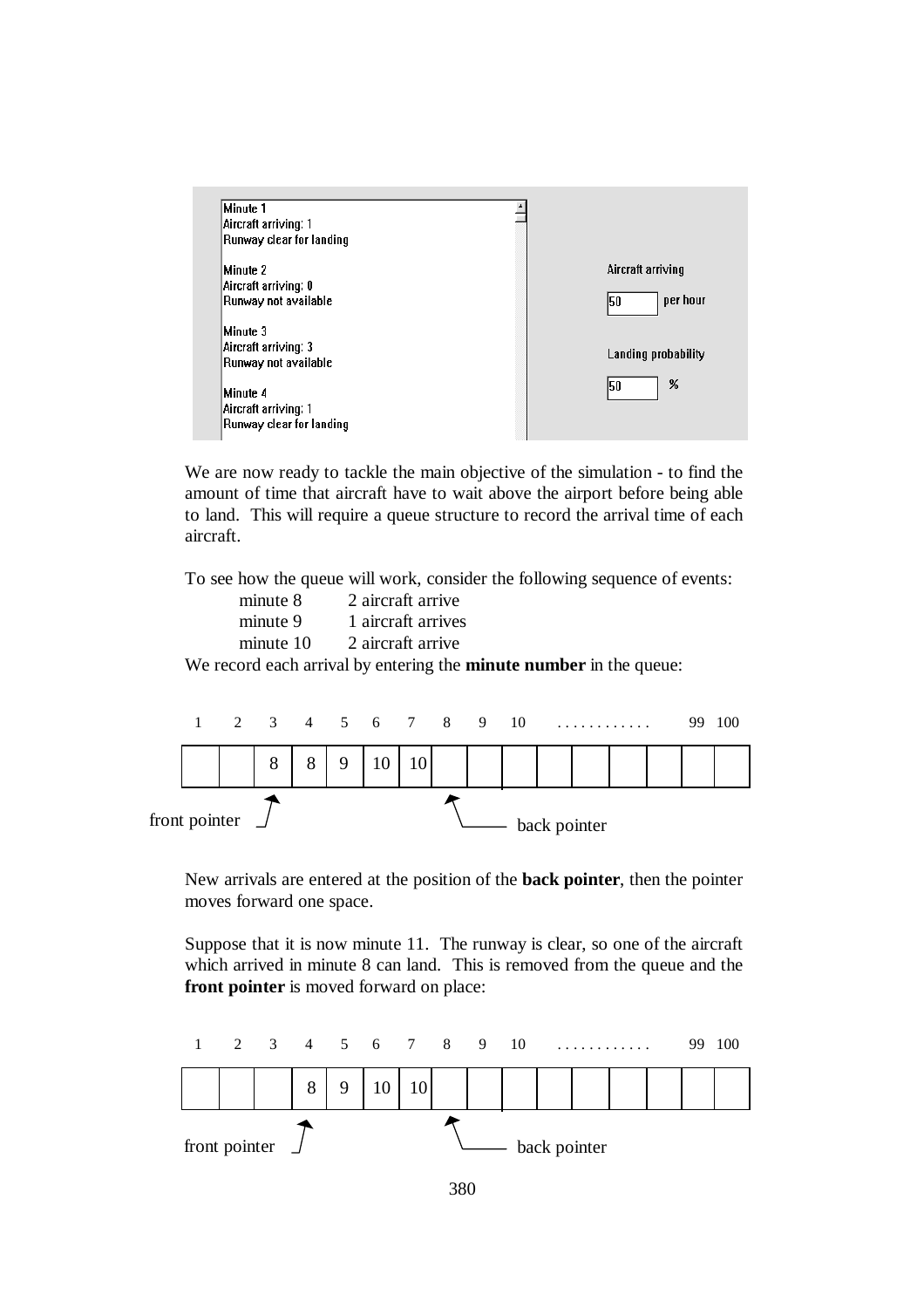We know that the aircraft arrived in **minute 8** and landed in **minute 11**, so the waiting time must have been **3 minutes**.

We can go on adding new aircraft to the queue as they arrive above the airport, and removing them from the queue when they land, until the simulation period is completed. Each time an aircraft lands, we calculate the waiting time with the formula:

```
 waiting time = (minute of landing) - (minute of arrival)
```
The queue can be represented as an array using the techniques we learned earlier in this chapter. We must allow for the maximum number of aircraft which could be in the queue at any time - 100 should be more than enough array boxes.

Begin by adding extra variables to the *Public declarations* section:

```
 { Public declarations } 
   freq,prob:integer; 
  runwayclear:boolean; 
   arrive:array[1..180] of integer; 
  queue:array[1..100] of integer; 
   front,back,waittime:integer;
```
The next step is to add lines of program to the '**run simulation**' button click procedure. These will initialise the empty queue, then record aircraft arrivals:

```
procedure TForm1.Button1Click(Sender: TObject); 
var 
  n,i,minute:integer; 
begin 
   arrivals; 
   listbox1.clear; 
   front:=1; 
   back:=1; 
   for minute:=1 to 180 do 
   begin 
    n:=random(100);
     if n<=prob then 
        runwayclear:=true 
     else 
        runwayclear:=false; 
      if arrive[minute]>0 then 
                                                 ADD<sup>-</sup>
                                                 THIS
     begin 
        for i:=1 to arrive[minute] do 
        begin 
          queue[back]:=minute; 
          back:=back+1;
```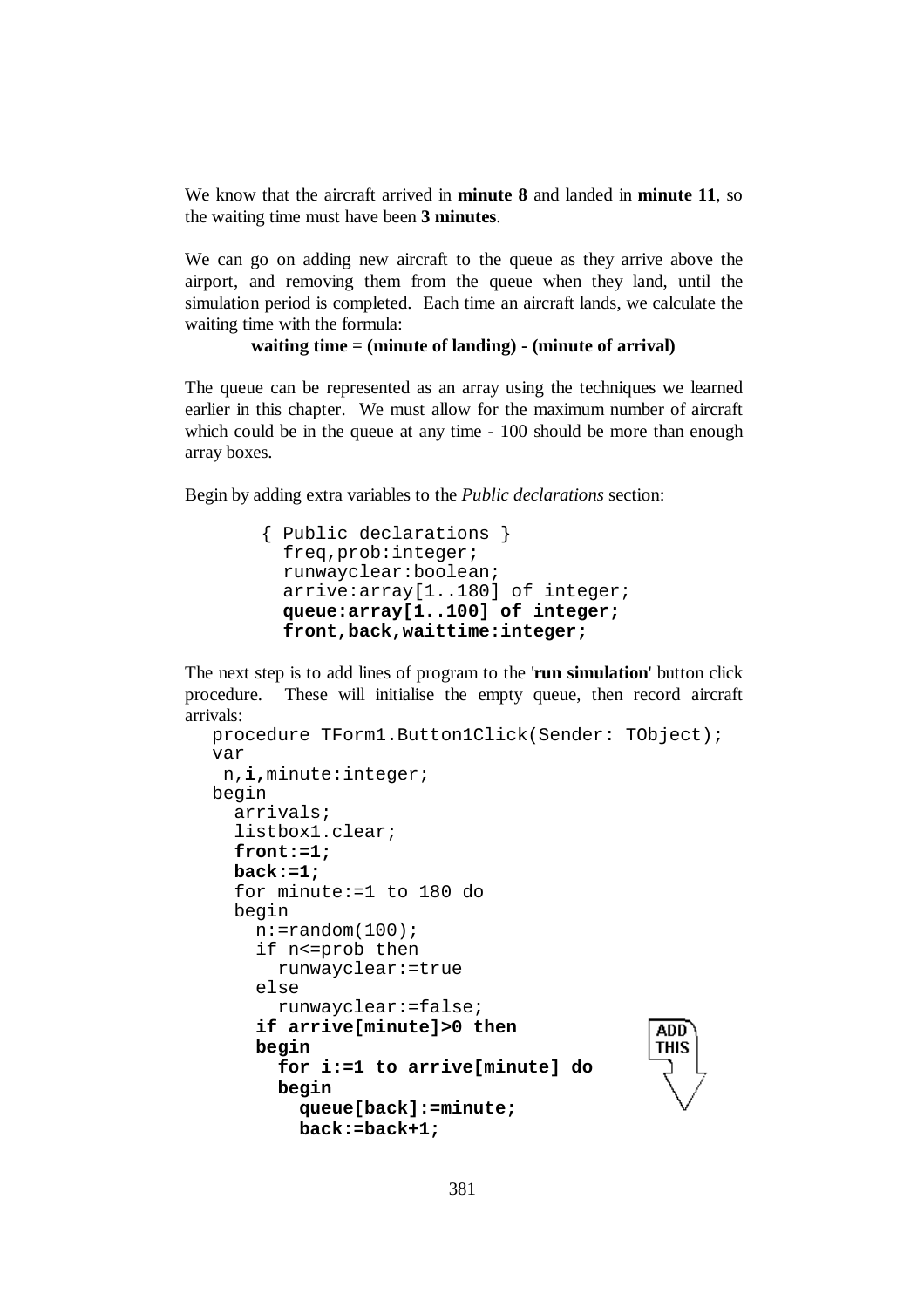```
 if back>100 then 
             back:=1; 
        end; 
      end; 
      display(minute); 
   end; 
end;
```
The lines:

**front:=1; back:=1;**

set the front and back pointers to the starting positions for an empty queue.

```
The section of program:
```
 **if arrive[minute]>0 then begin . . . . end; end;** 

only operates if there is at least one aircraft arriving during the current minute. We then begin a loop:

```
 for i:=1 to arrive[minute] do . . . . 
which repeats for each of the aircraft arriving.
```
The **minute number** is stored in the array at the position of the **back pointer**, then the pointer is moved forward one place:

> **queue[back]:=minute; back:=back+1;**



showing the arrival time of the next aircraft which will land

> We operate the queue as a circular structure, so that the pointer returns to position 1 after passing the end of the array:  **if back>100 then**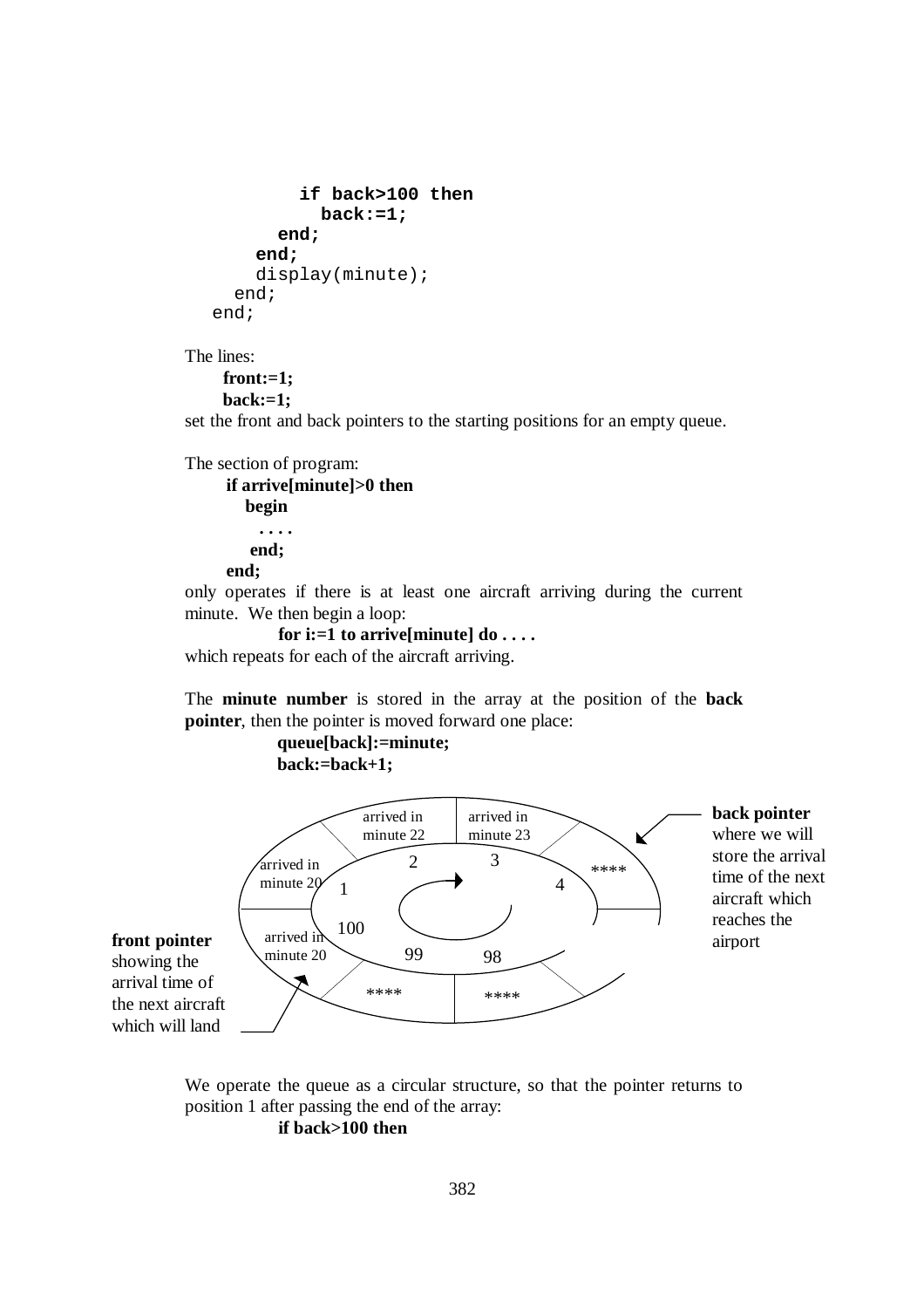#### **back:=1;**

We must now arrange for aircraft to leave the queue when they land. A further set of lines must be inserted in the '**run simulation**' button click procedure to do this:

```
 ......... 
     if arrive[minute]>0 then 
     begin 
        for i:=1 to arrive[minute] do 
        begin 
          queue[back]:=minute; 
          back:=back+1; 
          if back>100 then 
           back:=1; end; 
      end; 
      planelanded:=false; 
                                                       ADD
     if runwayclear then 
                                                       THIS
     begin 
        if front<>back then 
        begin 
          planelanded:=true; 
           waittime:=minute-queue[front]; 
           front:=front+1; 
           if front>100 then 
             front:=1; 
        end; 
     end; 
     display(minute); 
   end; 
end;
```
The section of program:  **if runwayclear then begin . . . . . . end;**  only operates if the runway is clear for an aircraft to land.

The next section only operates if the queue is not empty:

```
 if front<>back then 
 begin 
  . . . . . 
 end;
```
(Remember that the front and back pointers are in the same position for an empty queue.)

A boolean variable is used to record that the aircraft lands:  **planelanded:=true;**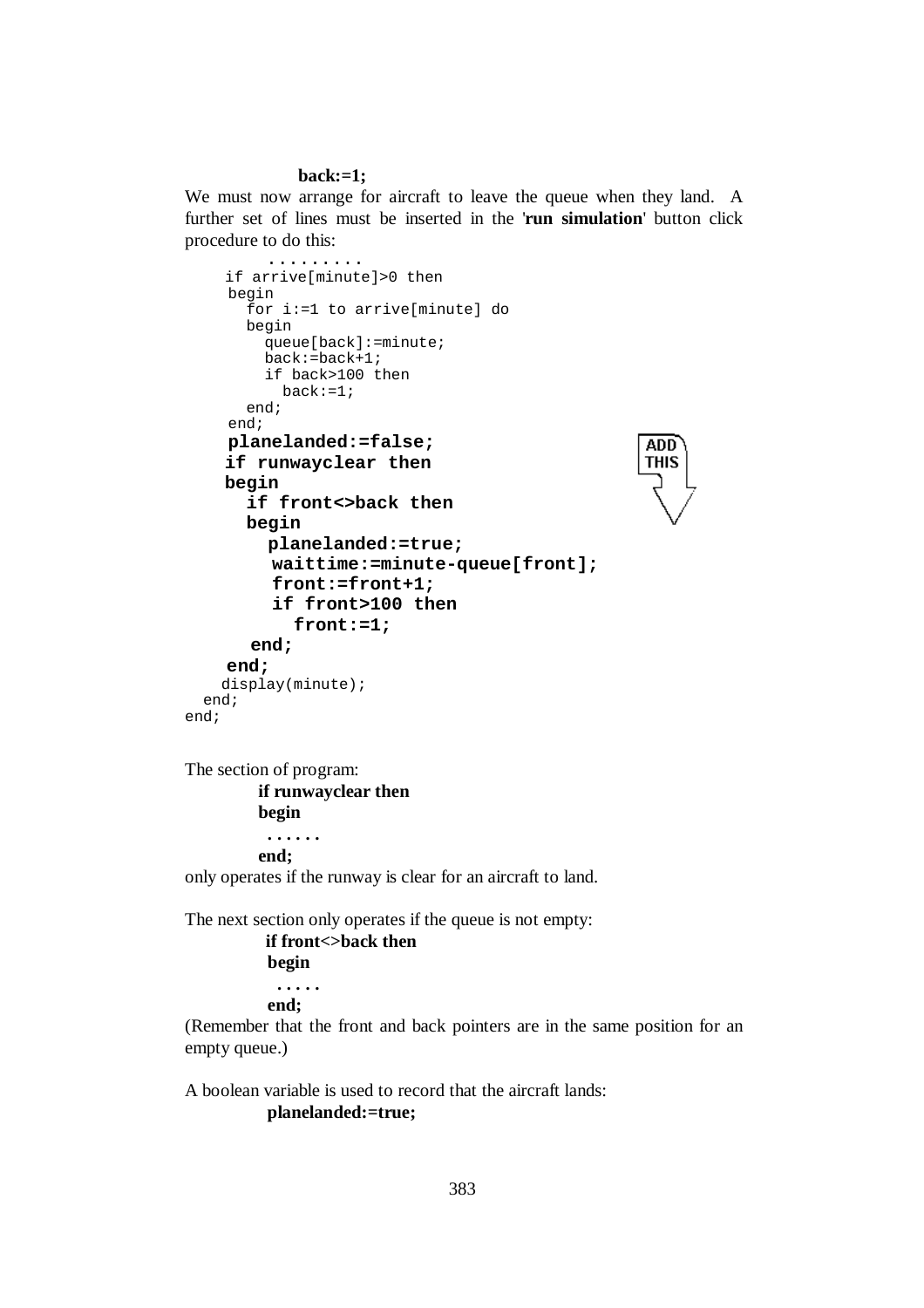We calculate the waiting time for the plane which has just landed:

```
 waittime:=minute-queue[front];
```
then remove the aircraft from the queue by moving the front pointer forward by one place. The pointer is reset to position 1 if it passes the end of the array:

```
 front:=front+1; 
 if front>100 then 
        front:=1;
```
Add the booleann variable '**planelanded**' to the *Public declarations* section: { Public declarations }

```
 ......... 
 runwayclear,planelanded:boolean;
```
The work on the queue is now completed, but we need to add some more lines of program to the '**display**' procedure to show what is happening during the simulation. Insert the section shown below:

```
procedure TForm1.display(minute:integer); 
var 
   textline:string; 
   i,last:integer; 
begin 
   textline:='Minute '+inttostr(minute); 
   listbox1.items.add(textline); 
   textline:='Aircraft arriving: '+ 
                           inttostr(arrive[minute]);
   listbox1.items.add(textline); 
   if runwayclear then 
   begin 
     listbox1.items.add('Runway clear for landing'); 
     if planelanded=false then 
        listbox1.items.add 
                         ('No aircraft waiting to land')
     else 
     begin 
        textline:='An aircraft lands: waiting time ';
        textline:=textline+ 
                          inttostr(waittime)+' minutes';
        listbox1.items.add(textline); 
     end; 
   end 
  else 
       listbox1.items.add('Runway not available'); 
   listbox1.items.add(''); 
end;
```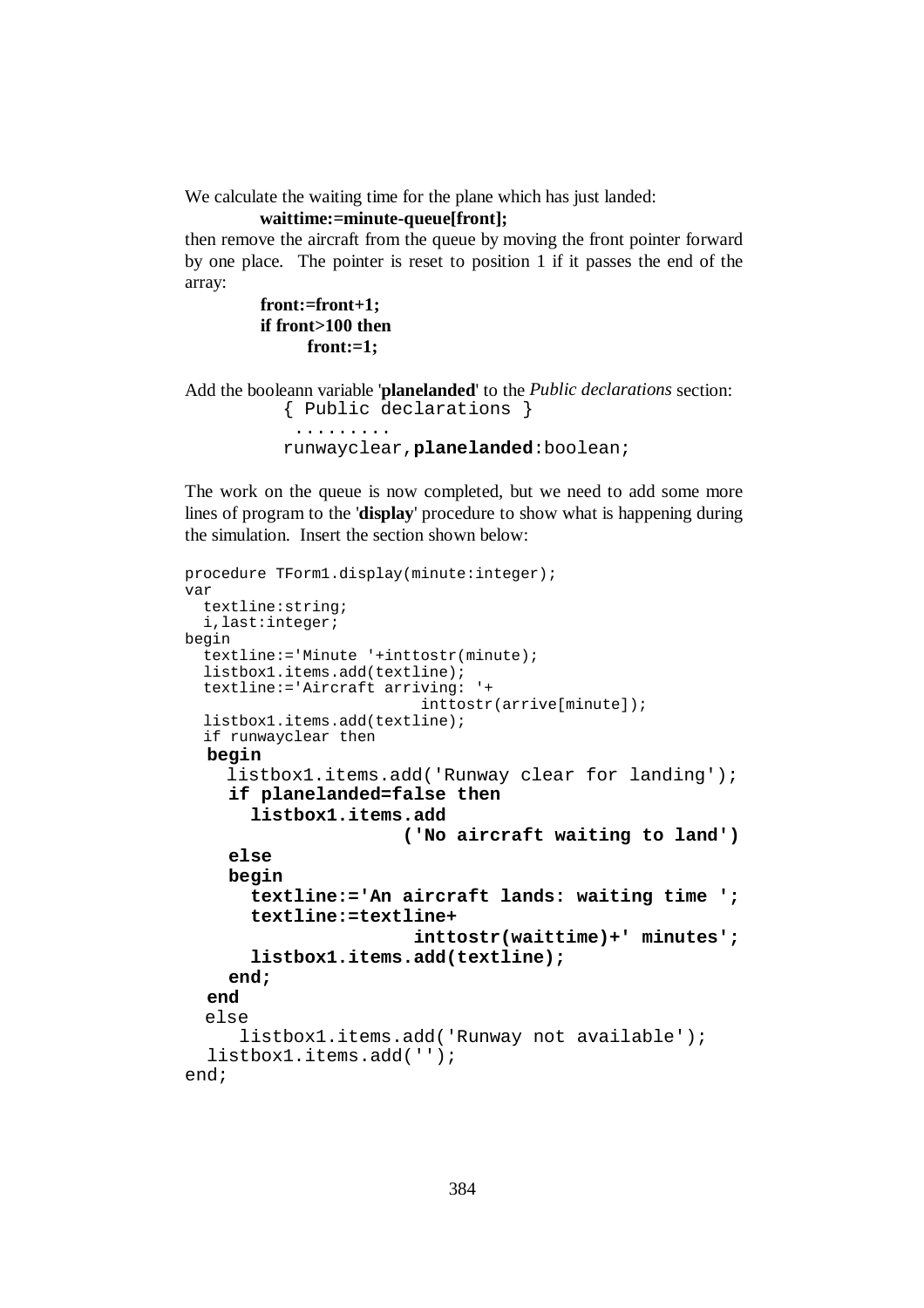Compile and run the program.

For each minute of the simulation the program should display one of the three messages:

- runway not available
- runway available but no aircraft waiting to land
- runway available and an aircraft lands the waiting time will be given

| Minute 1                                  |                     |
|-------------------------------------------|---------------------|
| Aircraft arriving: 2                      |                     |
| Runway not available                      |                     |
| Minute 2                                  | Aircraft arriving   |
| Aircraft arriving: 0                      |                     |
| Runway clear for landing                  | per hour<br>30      |
| An aircraft lands: waiting time 1 minutes |                     |
| Minute 3                                  |                     |
| Aircraft arriving: 0                      | Landing probability |
| Runway not available                      | %<br>50             |
| Minute 4                                  |                     |
| Aircraft arriving: 1                      |                     |
| Runway clear for landing                  |                     |
| An aircraft lands: waiting time 3 minutes |                     |
|                                           | run simulation      |
| Minute 5                                  |                     |
| Aircraft arriving: 1                      |                     |
| Runway not available                      |                     |
|                                           |                     |

The final stage of the program is to record and display the maximum waiting time of any aircraft during the simulation period. Return to the Delphi editing screen and bring the *Form1* window to the front. Add an *Edit Box*  and *Labels* with the captions '**Maximum waiting time**' and '**mins**':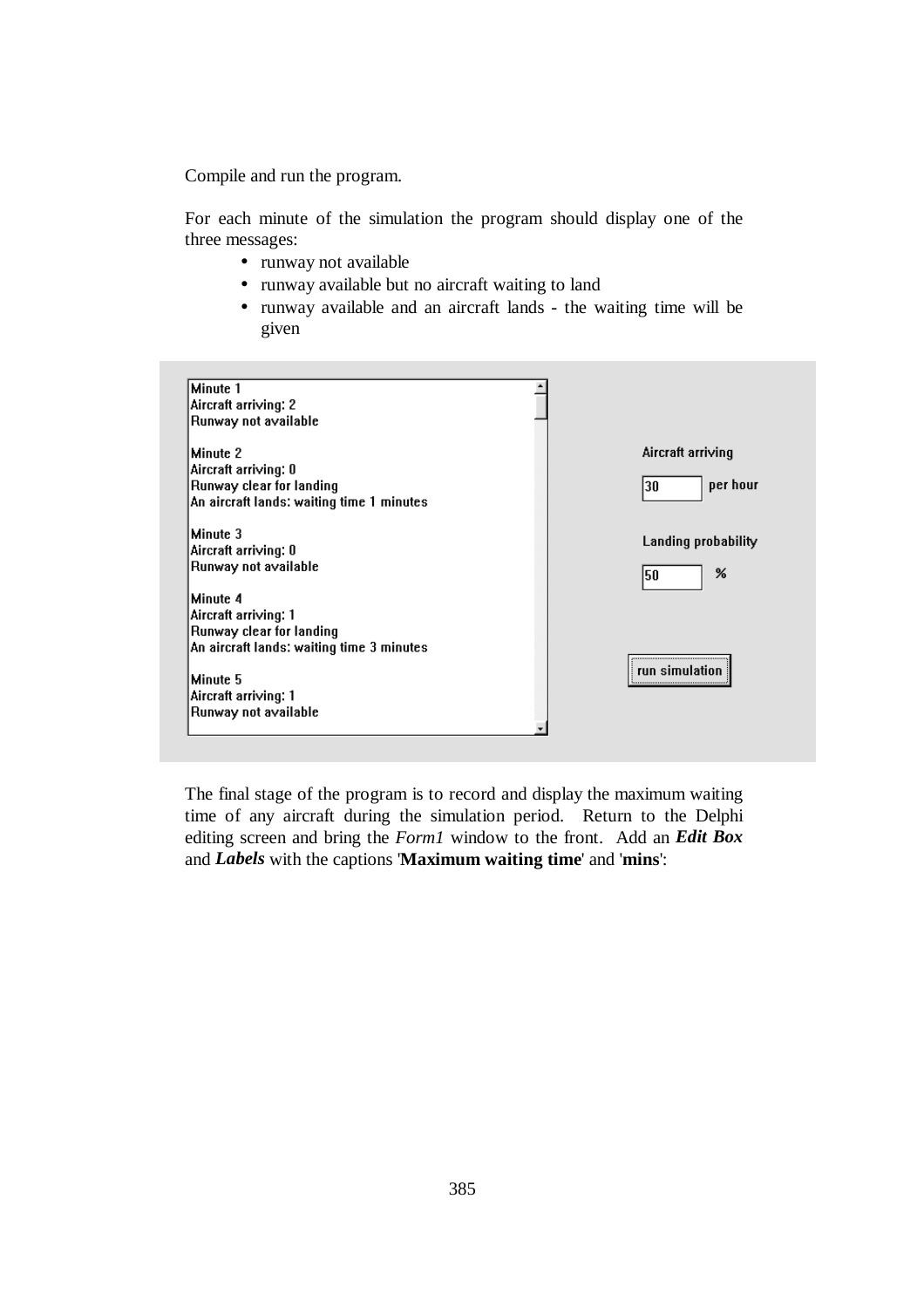

Add the following lines to the '**run simulation**' button click procedure:

```
procedure TForm1.Button1Click(Sender: TObject); 
var 
  n,i,minute:integer; 
  maxwait:integer; 
begin 
   arrivals; 
   listbox1.clear; 
   maxwait:=0; 
   front:=1; 
   back:=1; 
   for minute:=1 to 180 do 
   begin 
      .......... 
     if runwayclear then 
     begin 
       if front<>back then
       begin 
          waittime:=minute-queue[front]; 
          if waittime>maxwait then 
            maxwait:=waittime; 
         ........ 
     display(minute); 
   end; 
   edit3.text:=inttostr(maxwait); 
end;
```
Compile and run the simulation. The maximum waiting time should be displayed: